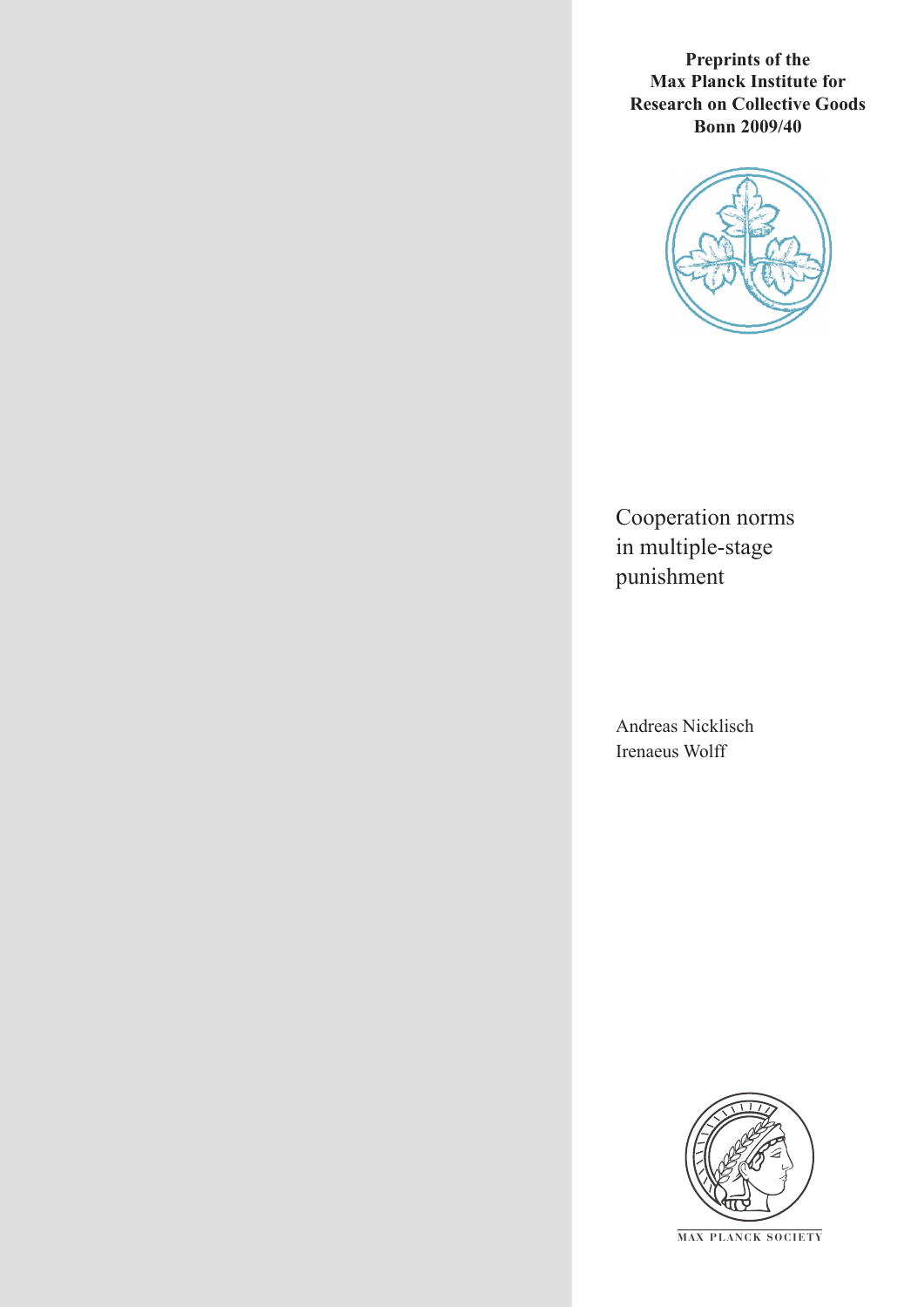

# **Cooperation norms in multiple-stage punishment**

Andreas Nicklisch / Irenaeus Wolff

December 2009

Max Planck Institute for Research on Collective Goods, Kurt-Schumacher-Str. 10, D-53113 Bonn http://www.coll.mpg.de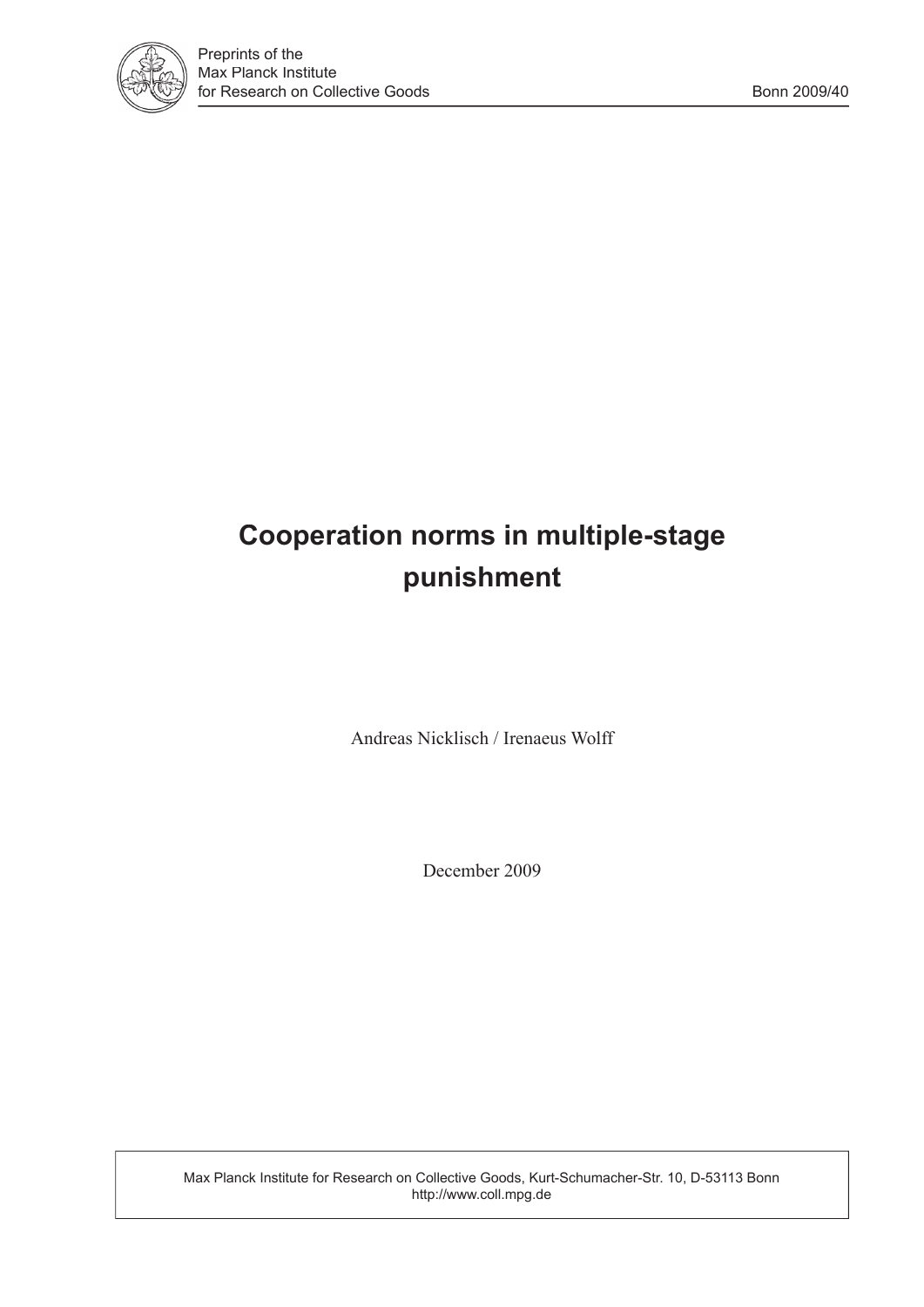# Cooperation norms in multiple-stage punishment<sup>∗</sup>

Andreas Nicklisch

Max Planck Institute for Research on Collective Goods, Bonn nicklisch@coll.mpg.de and Irenaeus Wol University of Erfurt irenaeus.wol@uni-erfurt.de

December 8, 2009

#### Abstract

Carpenter and Matthews (2009) examine the cooperation norms determining people's punishment behavior in a social-dilemma game. Their findings are striking: absolute norms outperform the relative norms commonly regarded as the determinants of punishment. Using multiple punishment stages and self-contained episodes of interaction, we disentangle the effects of retaliation and norm-related punishment. An additional treatment provides data on the norms bystanders use in judging punishment actions. Our results partly confirm the findings of Carpenter and Matthews: only for the punishment-related decisions in the first iteration is the absolute norm outperformed by the self-referential norm set by the punisher's own contribution. For the decisions in all later iterations, as well as for bystanders' support in all iterations, the absolute norm organizes our data best. In contrast to the study by Carpenter and Matthews, we find an absolute norm of 3/4 of players' endowments to be both consistent across decisions and relatively stable over time.

Keywords: Experiment, public-good, punishment, social norms, voluntary cooperation

JEL-Classification: C92, D63, H41

<sup>∗</sup>We are deeply indebted to Sophie Bade, Christoph Engel, Michael Kurschilgen, and Bettina Rockenbach for reading an earlier version of the paper and providing us with useful and detailed feedback. We would further like to thank the participants of the IMEBE workshop 2008 in Alicante for useful comments, and the Max Planck Society for financial support.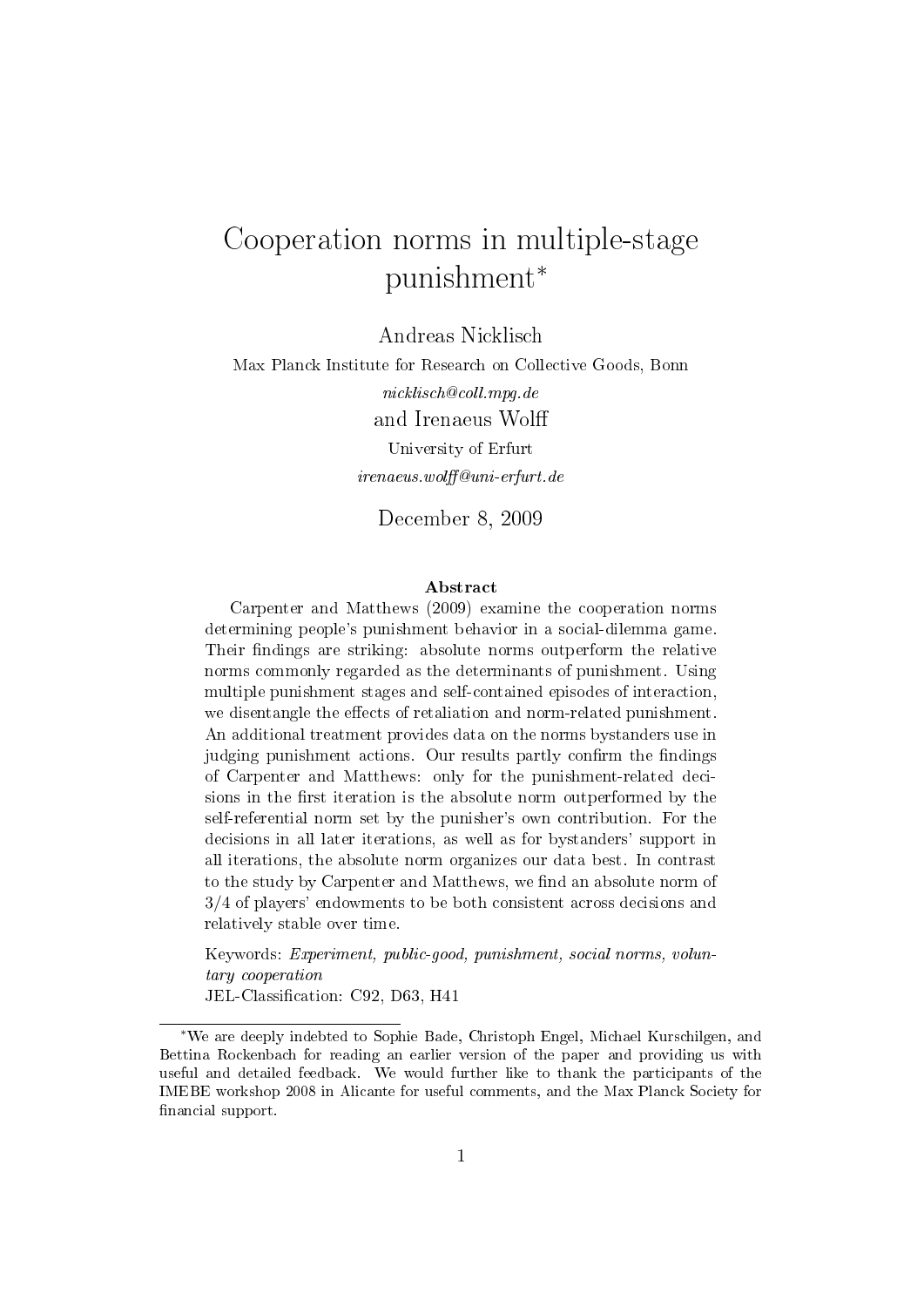## 1 Introduction

Norms (i.e., common understandings about obligatory, permitted, or forbidden behavior)<sup>1</sup> influence our behavior in many real-world scenarios. People entering buildings keep doors open for others, parents' financial support for kindergarten initiatives is typically proportional to income  $-$  as we expect the tax burden to be  $-$  and men take their hats off when entering churches. There are numerous other examples of how norms guide behavior in groups, so that economics has devoted a substantial amount of effort to analyzing the influence of social norms in the last decades (important contributions include, e.g., Sugden, 1986, Sethi, 1996, or Sober & Wilson, 1998). Of particular interest for the economist's study of norms is their interplay with individual incentives. The archetype of a potential conflict between social norms and individual incentives is the social dilemma, where individual and collective interests are disaligned. Norm violations and others' responses to such violations have long been debated by the experimental literature in the context of decentralized sanctioning mechanisms. The latter have been shown to foster and maintain voluntary cooperation (seminal work has been provided by Ostrom et al., 1992, for common-pool resources, and Yamagishi, 1986, or Fehr & Gächter, 2000, for public goods). This paper sets out to analyze explicitly the norms of cooperation prevailing in situations of this kind, and systematically compares potential norm candidates in an experiment taylored to this purpose. More precisely, we elicit the norms employed in sanctioning uncooperative behavior when there are multiple sanctioning stages, and examine whether other group members who are not directly involved in the punishment actions share the same norms for sanctioning.

When thinking about cooperation norms in social-dilemma situations, one important distinction is that between relative and absolute norms. If a relative norm is made use of, the standard against which a player evaluates the behavior of others rises or drops along with the level of cooperation within the group. In other words, the cooperation level expected from an individual may be different in a cooperative group from the level expected in a less cooperative group. In contrast, absolute norms provide reference points for behavior independent of the group's current level of cooperation (for instance, there could be a norm always to cooperate fully). Relative norms have been estimated in a number of studies. Several authors rely on the average degree of cooperation within the group as the norm (Fehr & Gächter, 2000, 2002, Anderson & Putterman, 2006, and Sefton et al., 2007), while more recent studies focus on the degree of cooperation of the player

<sup>&</sup>lt;sup>1</sup>Cf. Ostrom  $(2000)$ .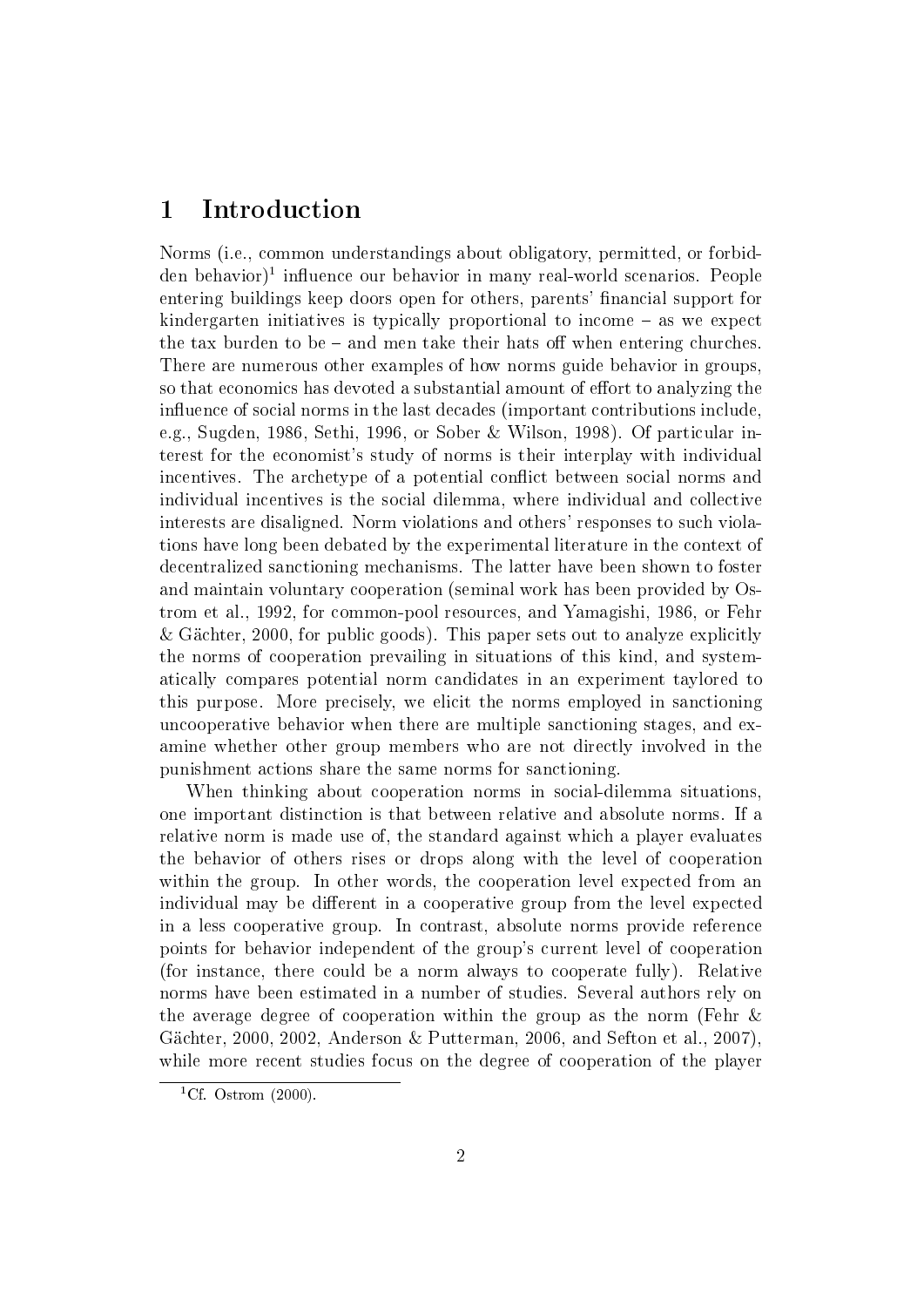who punishes (Herrmann et al., 2008, Egas & Riedl, 2008, Sutter et al., 2008, or Reuben & Riedl, 2009). Yet, little is known with respect to absolute norms and with respect to the question of whether relative or absolute norms guide cooperation and sanctions. An exception are Carpenter and Matthews (2009) who compare the predictive power of relative and absolute norms in explaining the sanctioning behavior. They show that by and large, absolute norms fit the data better than relative norms.

We extend the work of Carpenter and Matthews with respect to several important aspects. First, we are able to disentangle punishment related to a cooperative norm from acts of retaliation by (i) employing multiple sanctioning stages in conjunction with (ii) self-contained episodes of interaction (players change their interaction partners after each encounter). These features allow us to restrict counterpunishment actions to the individual episode of interaction, so that it does not directly affect the data obtained from later interactions. An interesting question following directly from the above is whether a persisting cooperation norm will play a role in higher iterations of punishment. Everyday experience tells us that the majority of situations share the feature of iterative punishment being possible. Experimental research has shown that behavior in such sequences can differ substantially from the behavior typically observed in simple settings of a single sanctioning stage (e.g., Denant-Boemont et al., 2007, Nikiforakis, 2008, and Nikiforakis  $&$  Engelmann, 2009).

The use of multiple sanctioning stages has a further advantage. It has long been known that a non-negligible fraction of punishment actions in socialdilemma situations is directed at high-contributors (e.g., Fehr & Gächter, 2000, or Cinyabuguma et al., 2006). However, to the best of our knowledge, none of the studies conducted on the topic has answered the question of what the motivations for such punishment are. The present paper makes a first step in that direction, being able to separate between retaliation and spiteful or competitive thinking. At the same time, we can largely rule out random errors as another possible source of high-contributor punishment suggested in the literature (ibd.).

On a second dimension, Carpenter and Matthews provide evidence that subjects employ different norms for the decisions of (i) whether to punish a player or not, and (ii) how hard they want to punish that particular player. We further explore this effect by *explicitly* disentangling both decisions: in our setting, players first announce to punish a certain player (at a cost), before deciding on the level of punishment in a second step. This will be interesting in a number of ways. It allows us to analyze the degree of consistency between the norms, both with respect to the question of whether the two decisions are triggered by relative or absolute norms, and that of whether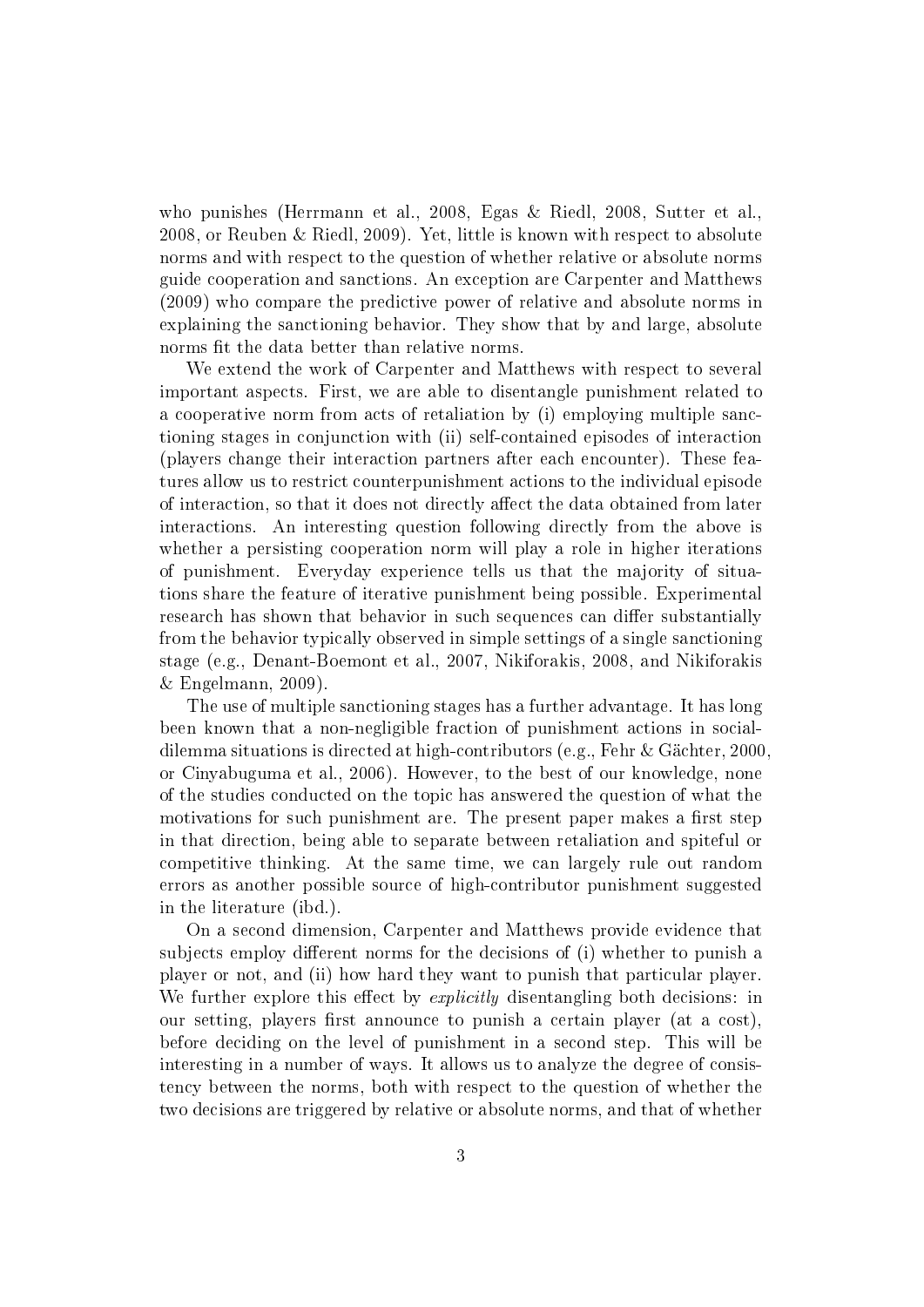absolute norms  $\overline{-}$  in case they matter  $\overline{-}$  are similar across these decisions.

Finally, we provide additional insights on cooperation norms prevailing within groups by introducing an important treatment variation. In the standard setting, norms are revealed only indirectly by those players actively sanctioning others. However, there is a substantial number of players who abstain from punishment actions. Still, it is not clear whether this abstention is owed to the players' norms of cooperation not being violated, or whether it is due to other reasons, such as an aversion to forcing others by means of punishment, or that the costs of punishment are higher than the player's disutility from the norm violation. As far as these players' cooperation norm is concerned, the traditional setting provides little evidence. In order to elicit a cooperation norm using data from all players, we introduce a treatment condition in which, for each punishment action announced, those group members who are neither the punisher nor the punishee with respect to that specific action have to voice their (dis-)agreement with it. In order not to render the announced (dis-)approvals of players completely arbitrary, but to create some commitment with respect to these statements on norm-related behavior, all players are informed about them. As such, agreements and disagreements have no formal consequences, while they provide additional information on norms within a group. Further details concerning the experimental design are discussed in the follwing two sections.

Our results indicate that in line with the findings of Carpenter and Matthews, absolute norms seem to organize the decisions relating to norm violations very well. Particularly, we see that absolute norms unlike relative norms robustly predict punishment of norm violation across several punishment stages. Moreover, the data indicate that the absolute norm remains constant across various kinds of punishment decisions suggesting that approximately 3/4 of the maximum degree of cooperation serves as the prevailing cooperation norm, as long as it is not perturbed by retaliative actions. Interestingly, we can divide punishment stages into three categories. In the first stage, negative norm violation (i.e., cooperation levels of less than  $3/4$ ) triggers the announcement of and support for a punishment action and determines the severity of punishment. In the second stage, retaliation seems to enter as another main motivation for punishment. Finally, in the third stage, we observe a mixture of (counter-)retaliative actions and sanction enforcement, while the absolute cooperation norm remains at approximately 3/4 of the maximum level. The results suggest two things: there are persistent absolute norms for cooperation within small groups, while in stages 2 and 3, additional motives for punishment manifest themselves.

The remaining article is organized as follows: section 2 introduces the game and presents our research questions. Section 3 describes the experi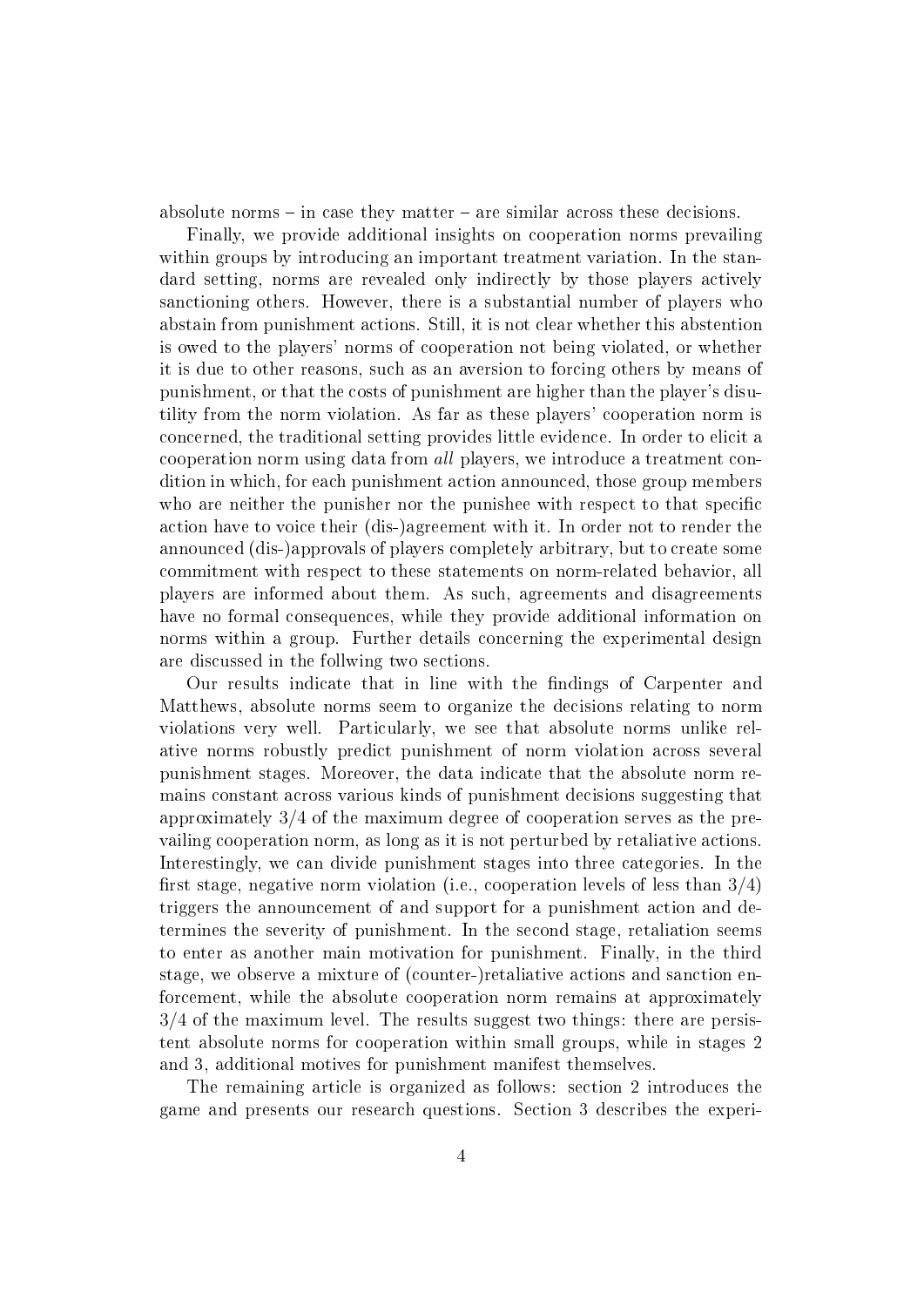mental design. Section 4 reports the results, while section 5 discusses the findings along with their implications.

## 2 The game and research questions

For our experimental investigation, we introduce two versions of a standard linear public-good game implementing a voluntary contribution mechanism with *n* players,  $n \geq 2$ , and multiple punishment stages, the BASIC game and the OPINION game. Both games consist of an endogenous (but finite) number of stages. In the *first step*, each player  $i$  receives an endowment of  $e > 0$  monetary units and decides on her contribution  $x_i$  to the public good, with  $0 \leq x_i \leq e$ . Each monetary unit invested in the public-good has a marginal rate of per-capita return  $\alpha$ , with  $1/n < \alpha < 1$ .

In the *second step*, each player is informed about the individual contributions to the public-good and the interim payoff which equals

$$
\hat{\pi}_i = e - x_i + \alpha \sum_{j=1}^n x_j.
$$
\n<sup>(1)</sup>

Furthermore, each player i announces whether and to which of the other players she wishes to assign punishment points. Punishment points  $p_{i\rightarrow j}$ reduce the payoff of player  $j$  according to the details described below. Filing an announcement  $a_{i\rightarrow j}$ ,  $a_{i\rightarrow j} \in \{0,1\}$ , incurs a cost of  $f_a > 0$  for  $i$ .<sup>2</sup>

In *step three*, the announcements are made public knowledge, and in our opinion condition, the players being neither the punisher nor the target of an announcement  $a_{i\rightarrow j},$  i.e., all players  $k$  s.t.  $k \notin \{i,j\},$  may voice their opinion about the announcement. Opinions only take on one of two values, consent or dissent, and do not have any formal consequences for player i's action space and payoffs. Notice that without the previous announcement  $a_{i\rightarrow j}$ , player i is not allowed to assign punishment points to j under either treatment condition. In the basic condition, players are informed about all announcements, but cannot express their consent or dissent.

After players have voiced their opinions (if applicable), all players are informed about the number and the identity numbers of supporters in the *fourth step.* In this step, each player  $i$  simultaneously decides on the (integer) number of punishment points  $p_{i\rightarrow j}$  she assigns at her private cost  $c(p_{i\rightarrow j})$ , where  $p_{i\rightarrow j} \in [0, p^{max}]$ . The punishment technology is such that each punishment point reduces the interim payoff of the punished player by ten percent,

 $2$ This procedure is designed to keep experimental subjects from announcing punishment actions "just in case" against every other subject.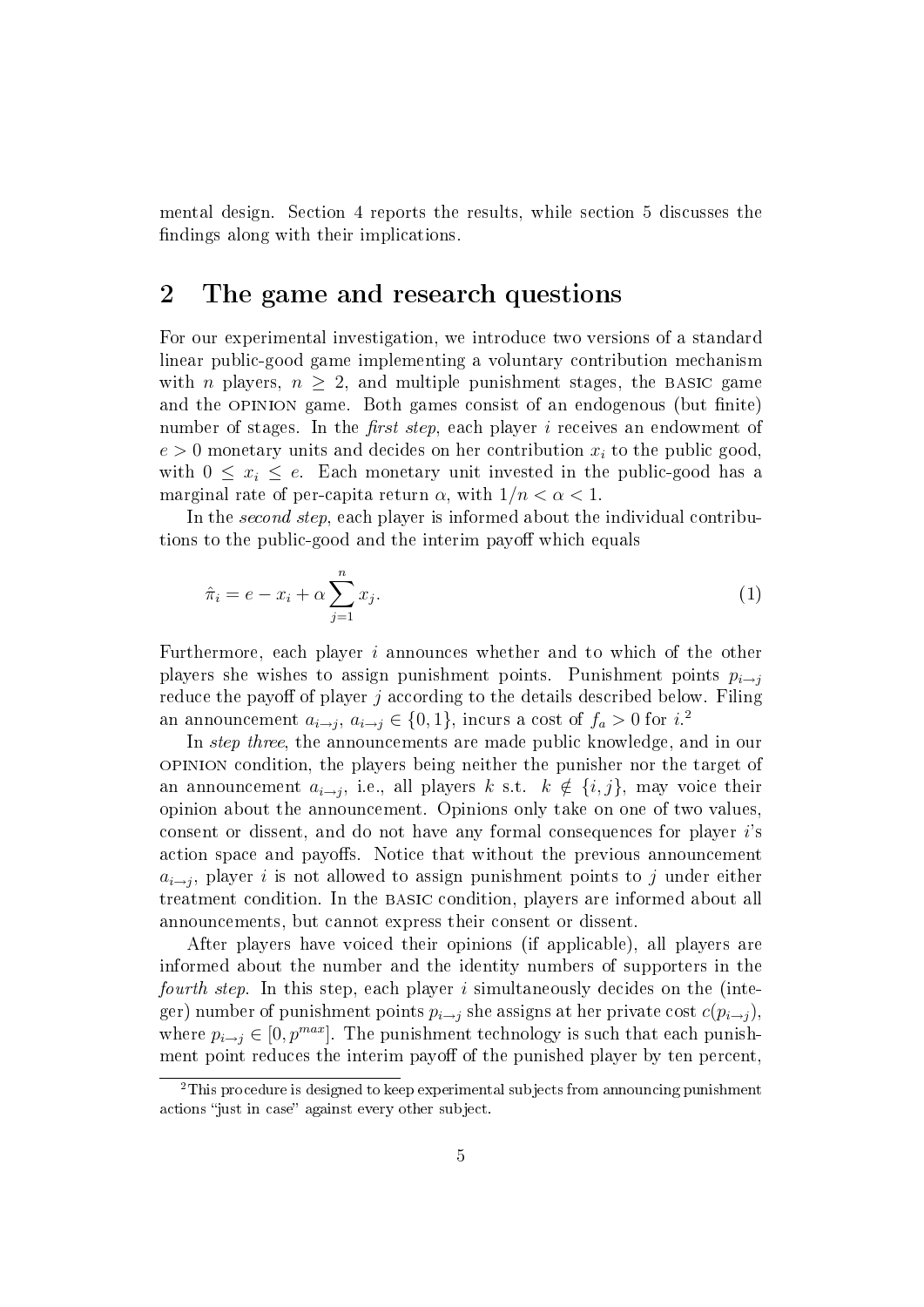and therefore, we have a natural limit for punishment points,  $p^{max} = 10^{3}$ Therefore, the payoff equals

$$
\pi_i = \hat{\pi}_i \times \max \left\{ 0, (1 - 0.1 \sum_{j \neq i} p_{j \to i}) \right\} - \sum_{j \neq i} c(p_{i \to j}) - F_a, \tag{2}
$$

where  $F_a$  denotes the total number of announcements made by i times  $f_a$  and the cost function  $c : \{0, 1, 2, ..., 10\} \mapsto \mathbb{R}$  is a strictly-monotone increasing function with  $c(0) = 0$ . All players are informed about the resulting payoffs.

If there has been at least one announcement to assign punishment points in step two, additional stages of steps 2 to 4 follow: we allow all players to make new announcements (each incurring costs of  $f_a$ ). To avoid potential demand effects in the experiment, we do not impose a restriction of punishment opportunities to those who have been punished in the prior stage as, e.g., in the design of Nikiforakis (2008). Again, in the opinion condition, players not directly affected by an announcement of player i against j simultaneously voice their opinion on the new announcements. New announcements allow players to increase the number of punishment points, even for players who have not been punished before.<sup>4</sup> All players are informed about the resulting payoffs. We repeatedly allow for new announcements and increases in punishment points until no player makes a further announcement to punish.<sup>5</sup> Notice that players can only apply for and execute further punishment if this does not cause their own current payoff  $\pi_i$  to become negative. Therefore, the number of iterations is finite and restricted at the most to  $\sum_i \hat{\pi}_i / f_a$ . Finally, players are informed about the payoffs and the game ends.

Since subjects play the game repeatedly over a finite number of rounds with changing anonymous interaction partners, the equilibrium of the game in both treatment conditions is rather obvious in light of standard theory according to which any player will only be concerned with his own monetary payoff. On the equilibrium path of the unique subgame-perfect equilibrium. nothing changes compared to the standard public-good game. If a player deviates making an announcement, other players are indifferent between endorsing and dissenting from the announced action. Whether it is endorsed or not, the player making the announcement does not have any incentive to carry out the punishment, as this is costly to her. Anticipating this, no

<sup>3</sup>We adopt the punishment mechanism already used by Fehr and Gächter (2000) and Nikiforakis (2008).

<sup>4</sup> Individual punishment costs are calculated according to the sum of points assigned per player, so that rationing the distribution of points across stages does not decrease costs.

<sup>&</sup>lt;sup>5</sup>This procedure is similar to the one used by Nikiforakis and Engelmann (2009) in their multiple-stage treatments.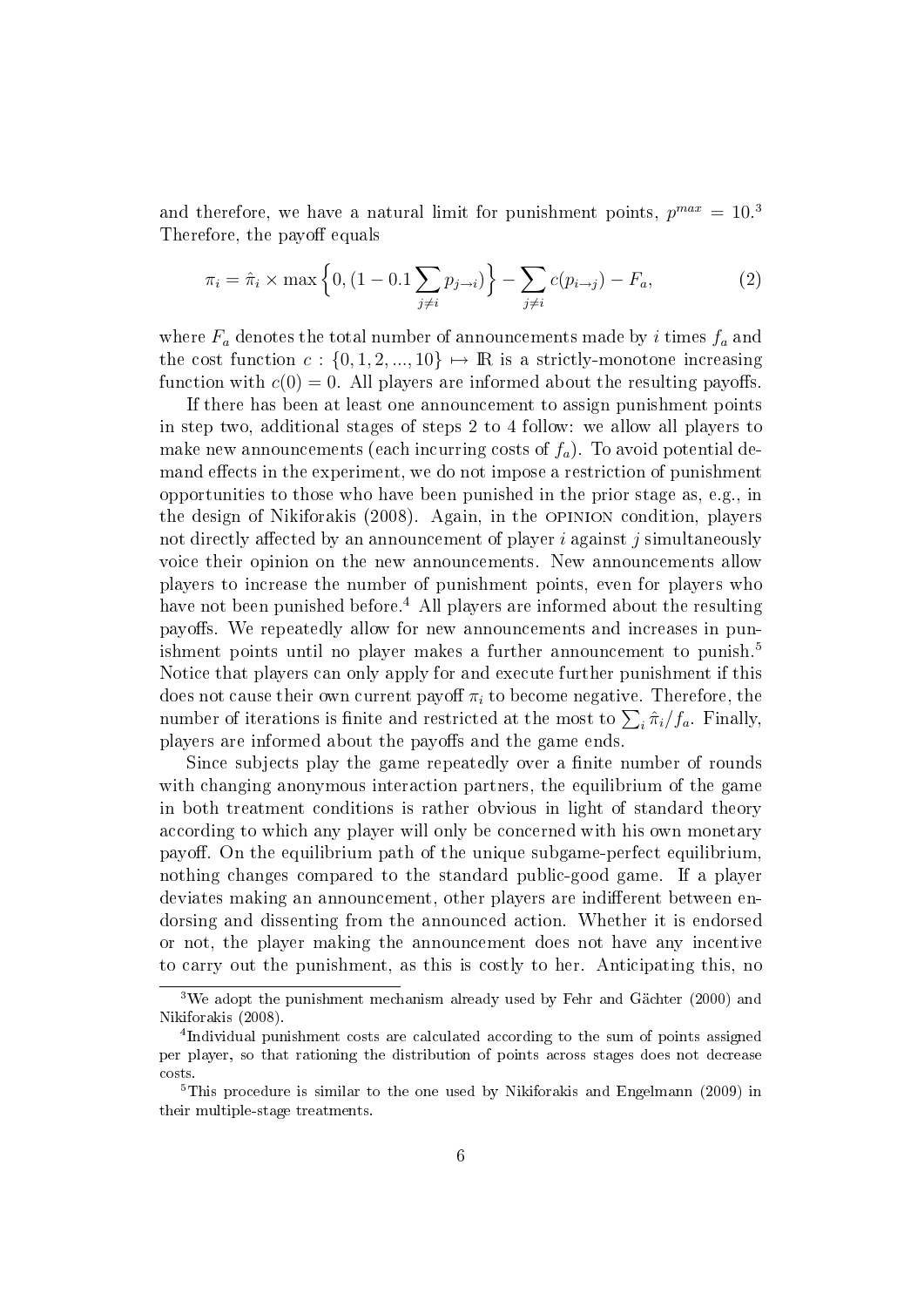player will contribute to the public-good, since it is by  $\partial \hat{\pi}_i/\partial x_i = -1+\alpha < 0$ a dominant strategy not to do so.

Thus, one can interpret contributions as voluntary cooperation rates. In experiments, players often cooperate. Without developing a theoretic model of positive reciprocity here (see, e.g., Falk & Fischbacher, 2006), in light of the broad experimental evidence on voluntary public-good games (e.g., Isaac et al., 1985, or the recent surveys by Zelmer, 2003, or Gächter & Herrmann, 2009), we expect players to contribute to the public-good. Furthermore, as shown by Ostrom et al. (1992), Fehr and Gächter (2000), and many others, players are willing to sacrifice own payoff in order to punish others.

In this respect, one has to distinguish between prosocial punishment and antisocial punishment. The literature on public-good games refers to prosocial punishment if the punished player contributes to the public-good less than the norm (e.g., Herrmann et al., 2008). Thus, a norm is  $a(n)$  implicitly agreed upon) reference value, or contribution target, the deviation from which is deemed inappropriate by the group of interacting players, and therefore leads to deviating players being sanctioned. This sanctioning is referred to as prosocial if it can be interpreted as the attempt to reduce free-riding. In contrast, if the player contributes more than the norm, punishing this player is characterized as being antisocial.<sup>6</sup> Potential explanations for antisocial punishment are, for example, a taste for conformity, revenge, or simply spite.

Despite its importance for human interactions, there is very little evidence concerning the nature of the norms that trigger both prosocial and antisocial punishment. More precisely, there is still some uncertainty about the appropriate reference value to employ when modeling behavior in social-dilemma situations with punishment opportunities. Our study attempts to provide an important empirical step in this respect, contributing to our understanding of sanctioning behavior in public-good games. Thereby, we hope to provide a starting point for future models of norm-related behavior in the broader field of social dilemmas.

When thinking of social norms, a number of questions arises that will be subsequently examined in this article. Carpenter and Matthews (2009) as the only study comparing different norm candidates for prosocial punishment, provide evidence in favor of absolute norms. Notice, however, that this result is obtained in a setting where groups remained constant for the entire duration of the experiment. Thus, one can consider our framework as a robustness check for changing group compositions addressing the question

 $6$ Others call this form of punishment "perverse", e.g., Cinyabuguma et al. (2006).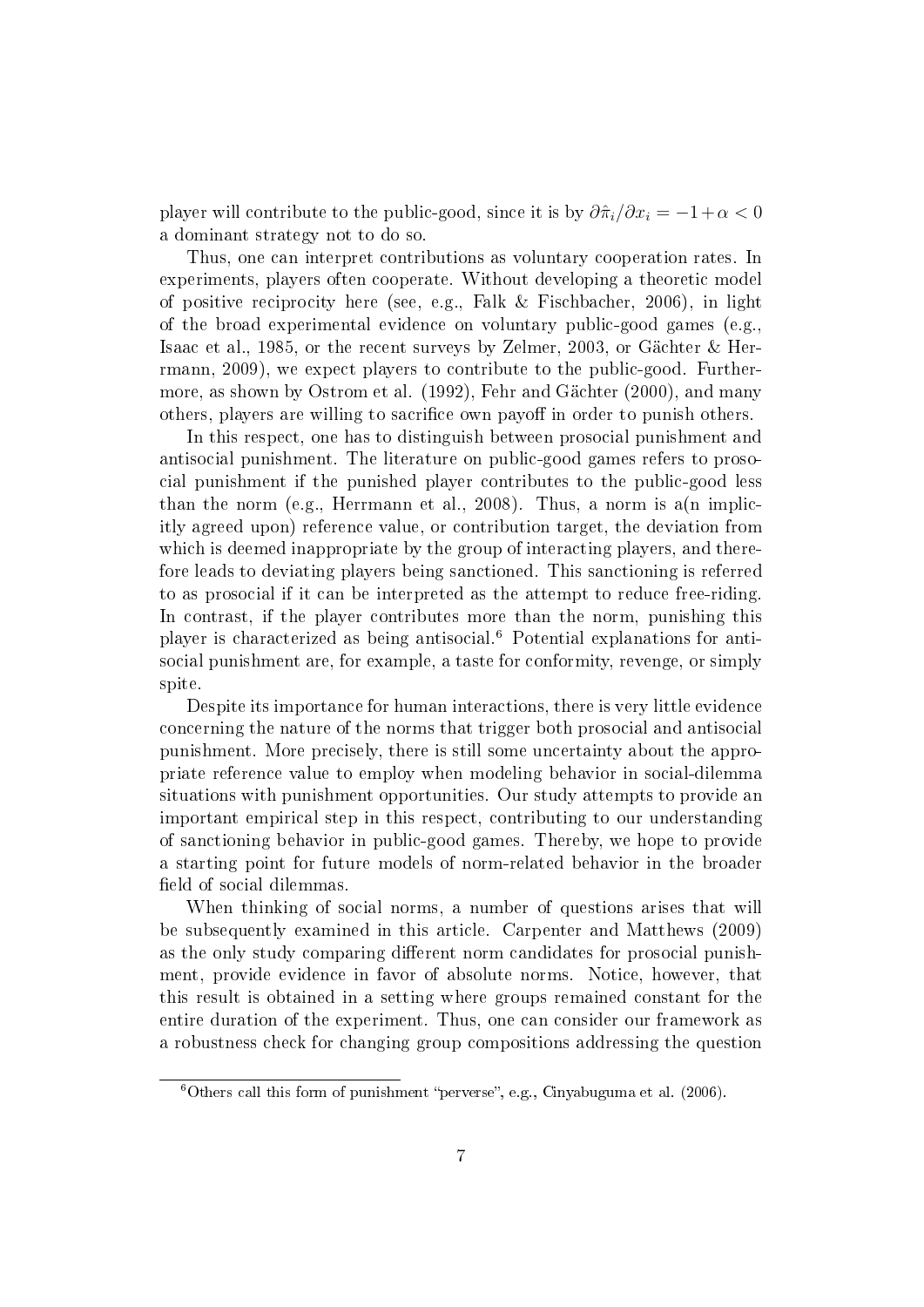RQ 1. Do absolute contribution norms organize the decisions on whether to announce punishment, to agree to punishment, and how harshly to punish a player better than relative contribution norms?

Our second research question is concerned with the nature of the norm: does it act only in one direction, explaining punishment of those who underprovide with respect to the norm, or does it also explain punishment of those who deviate positively from the norm? By examining this question, we are able to learn something about the motivation for antisocial punishment. In a post-experimental questionnaire, Fehr and Gächter (2000) asked subjects about the reasons for punishing high-contributors. The answers fall into five categories: (i) random errors; (ii) the contribution level of the high-contributor is still not high enough; (iii) to increase one's relative payoff advantage; (iv) anticipatory revenge against those who might sanction the antisocially punishing player in the current round; and (v) revenge against those who might have sanctioned the player in the previous round (even though, in Fehr and Gächter's case, these could not be identified). In our design, while not impossible, random errors are rather unlikely, as players have to make two random mistakes in a row to exert unwanted punishment: they can always assign 0 points after an announcement.<sup>7</sup> The second category would simply mean that the norm is mis-specified. If this was indeed the case, it would show up in our absolute-norm model as a high absolute norm. Finally, categories (iii)-(v) concern the distinction between point assignements out of revenge, or retaliation, and antisocial punishment not triggered by received punishment points, be it out of spite or competitive thinking. By means of our design, we are able to address this distinction. Therefore, to recapitulate, our second research question is

 $\bf RQ$  2. Does antisocial punishment – as opposed to retaliation (i.e., punishment triggered by received points)  $-$  significantly contribute to explaining decisions on whether to announce punishment and to punish a player? Are there differences over punishment stages?

Finally, let us discuss the new aspect of our experiment, the elicitation of bystanders' norms of cooperation applied in evaluating others' punishment actions. As described above, we opt to disclose these evaluations publicly, so as not to render them meaningless in the eyes of our subjects. However, the public announcement of others' (dis)agreement may change behavior. Masclet et al.  $(2003)$  report a positive effect of  $(nonmonetary)$  social

<sup>7</sup>Such errors are rare: in basic, the fraction of 0-choices after an announcement is 3%, while it is 16% in opinion; in the latter, however, the number is largely driven by occasions in which neither player allowed to voice her opinion favored punishment.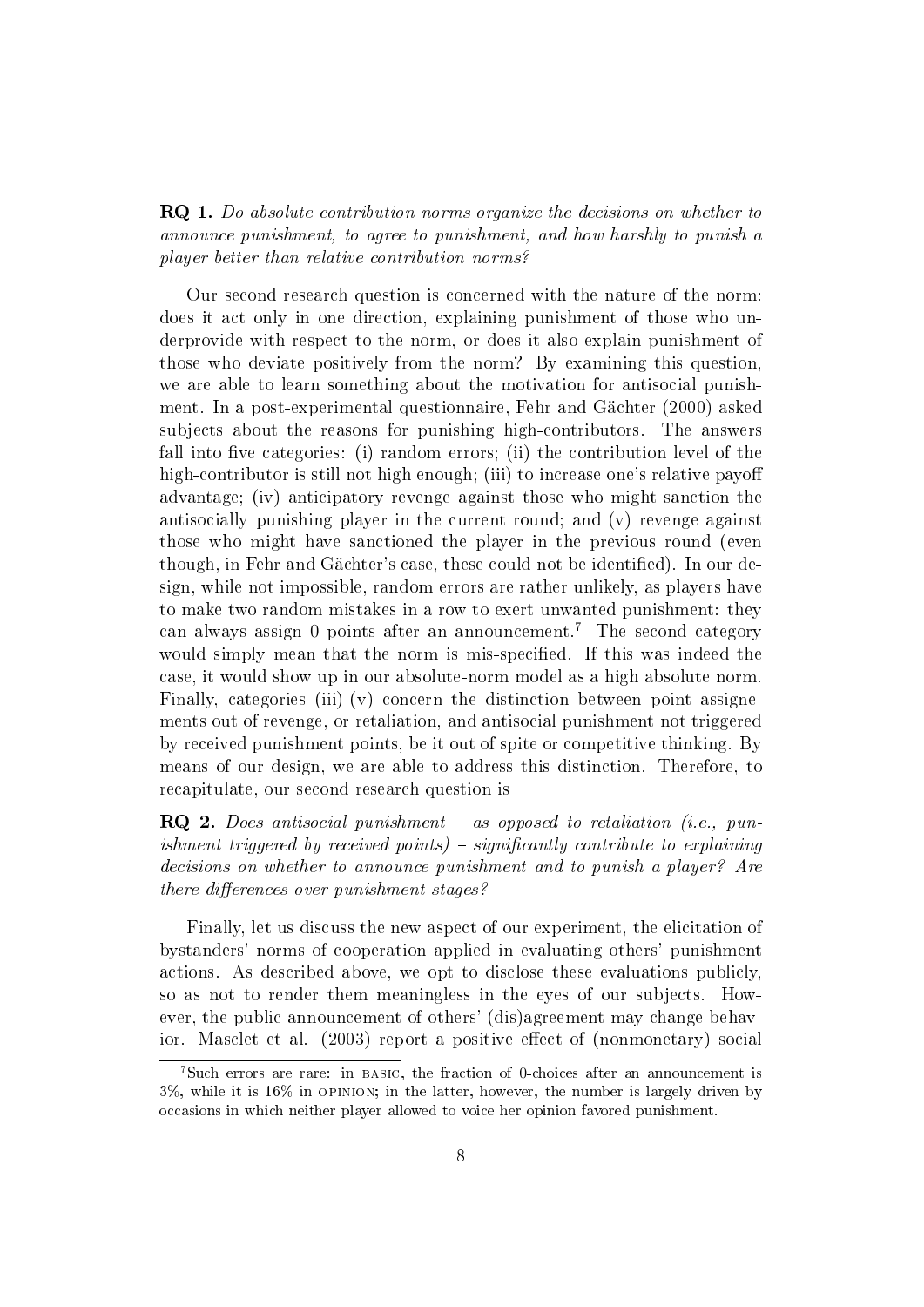$(dis)$ approval on cooperation in public-good games.<sup>8</sup> One reading of this result is that public social assessment of behavior leads to an increase in the degree to which players identify with their group, which in turn may foster cooperation. However, this effect should be much less pronounced  $-$  if present at all – in our setting where groups' composition changes after each round. Moreover, in the experiment conducted by Masclet et al., players' voicing of (dis-)approval was an intentional and directed message, rather than a routinely elicited information. Finally, Noussair and Tucker (2007) have shown the effect of social approval to rapidly diminish over the course of the experiment. Hence, whether the display of information on others' evaluations about one's punishment endeavours has any effect on behavior is rather doubtful. A more interesting question is whether players employ different norms when they are in the role of the punisher than when they only act as `impartial observers'. We therefore set out to answer our final research question, focusing on the relationship between player roles and cooperation norms:

RQ 3. Are the norm for social approval and the corresponding norms for announcements and punishment identical?

## 3 Experimental design

We parameterized our model as follows: let there be  $n = 4$  players each endowed with  $e = 20$  experimental currency units. We choose  $\alpha = 0.4$  and announcement costs equal  $f_a = 1$ . Finally, for the individual punishment costs, we adopt the cost function used in Fehr and Gächter (2000) and Nikiforakis (2008). The costs for player i punishing player j are given by the convex sequence for increasing  $p_{i\rightarrow j}$  shown in Table 1.

For recruitment, we use the software package ORSEE (Greiner, 2004), the experimental software is written using z-tree (Fischbacher, 2007); experiments are run at the University of Bonn Experimental Economics Laboratory (BonnEconLab). On the day, subjects are welcomed and asked to draw lots, in order to assign each of them to a cabin. They are asked to move to their cubicle straight away. Once all subjects are seated, the instructions are handed to them in written form before being read aloud by the experimenter.<sup>9</sup> Subjects are given the opportunity to ask any questions concerning

 ${}^{8}$ Rege and Telle (2004) come to the same conclusion after conducting a treatment in which they remove players' anonymity altogether. There are interesting variations of public-good games with voting on (non-)enforced absolute cooperation norms (e.g., Walker et al., 2000, Markgreiter et al., 2004, Kroll et al., 2007) and voting on providing or refunding the public-good (Fischer & Nicklisch, 2007).

<sup>&</sup>lt;sup>9</sup>At the beginning of the experiment, subjects are informed that an unspecified and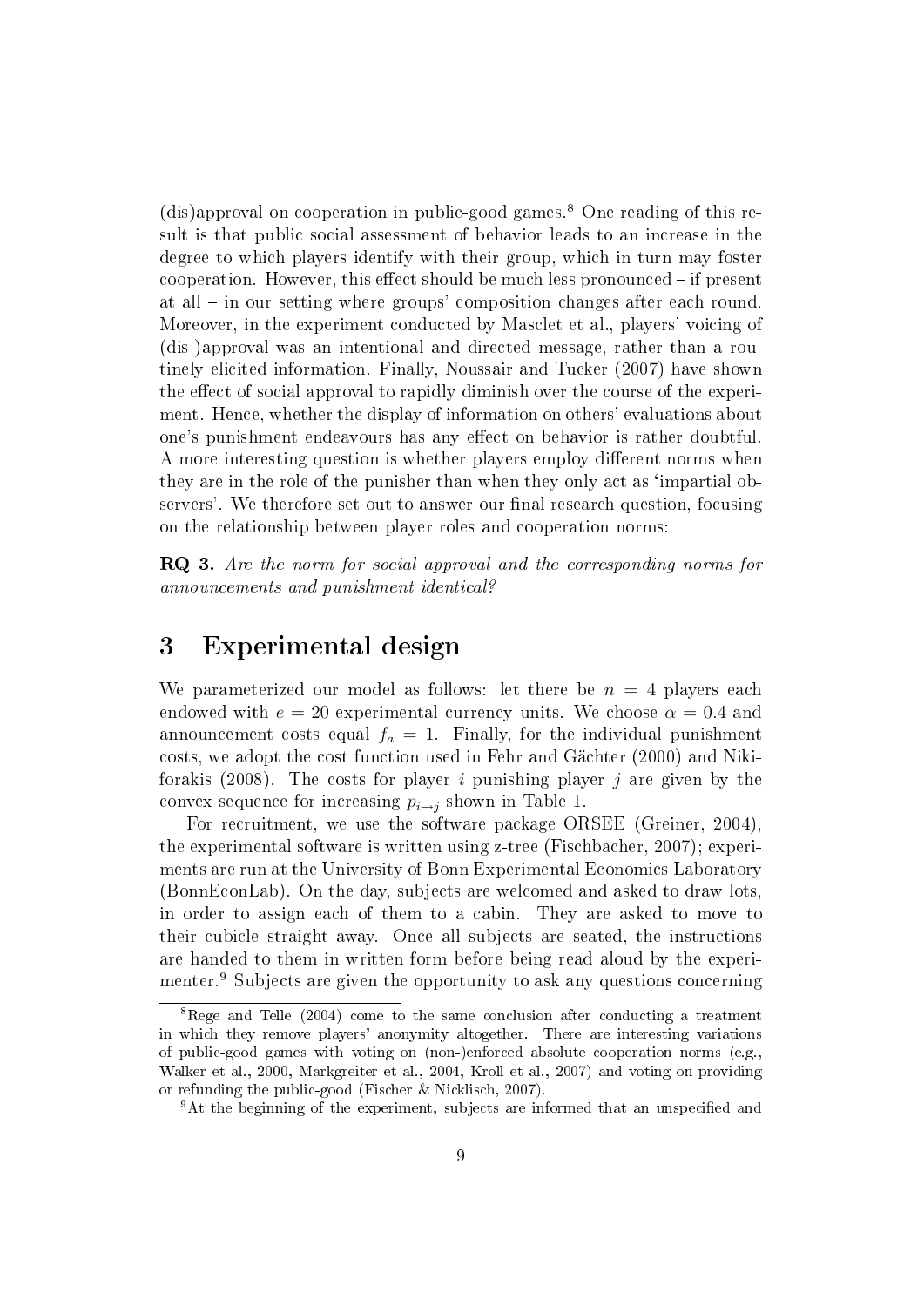Table 1: Individual punishment costs

| $\left.\begin{array}{c cccccccccccccccccc} p_{i\rightarrow j} & 0 & 1 & 2 & 3 & 4 & 5 & 6 & 7 & 8 & 9 & 10 \\ c(p_{i\rightarrow j}) & 0 & 1 & 2 & 4 & 6 & 9 & 12 & 16 & 20 & 25 & 30 \end{array}\right.$ |  |  |  |  |  |  |
|----------------------------------------------------------------------------------------------------------------------------------------------------------------------------------------------------------|--|--|--|--|--|--|
|                                                                                                                                                                                                          |  |  |  |  |  |  |

the game privately. After questions have been answered individually, subjects are handed a questionnaire to test their understanding of the rules.<sup>10</sup> Questionnaires are corrected individually, while wrong answers are explained privately.

Subjects play ten repetitions (*rounds*) of the game. To prevent the possibility of forming an individual reputation, every player receives an identi fication number between 1 and 4 at the beginning of each repetition, which she retains for the duration of the round, but which changes randomly in the next one. Furthermore, in order to prevent the emergence of group-specific cooperation norms and to test whether there is a "global" norm for contributions to the public-good, we randomly form groups anew at the beginning of each round out of a pool of 12 subjects (`stranger matching'), while the group composition remains constant within each round.

Altogether, 144 subjects, mostly students majoring in various fields participated in the experiment. Mean age was 24.3 years (standard deviation 6.7 years), 43 percent were females. Each subject participated only once in the experiment. Overall, our data set consists of twelve independent groups of twelve subjects each yielding six independent observations for each treatment condition. Subjects were paid according to the sum of accumulated payoffs gained within the ten repetitions. The experimental currency was converted into Euros and paid off individually to ensure players' anonymity. Each session lasted for approximately 120 minutes, subjects earned on average 18.20 Euros (standard deviation 9.16 Euros, including a 4 Euros show-up fee).

unrelated second part will follow the public good experiment. This second part consists of an unincentivized questionnaire concerning socio-demographic background information of participants.

<sup>10</sup>For a translated version of the instructions and the questionnaire, see Appendices A and B.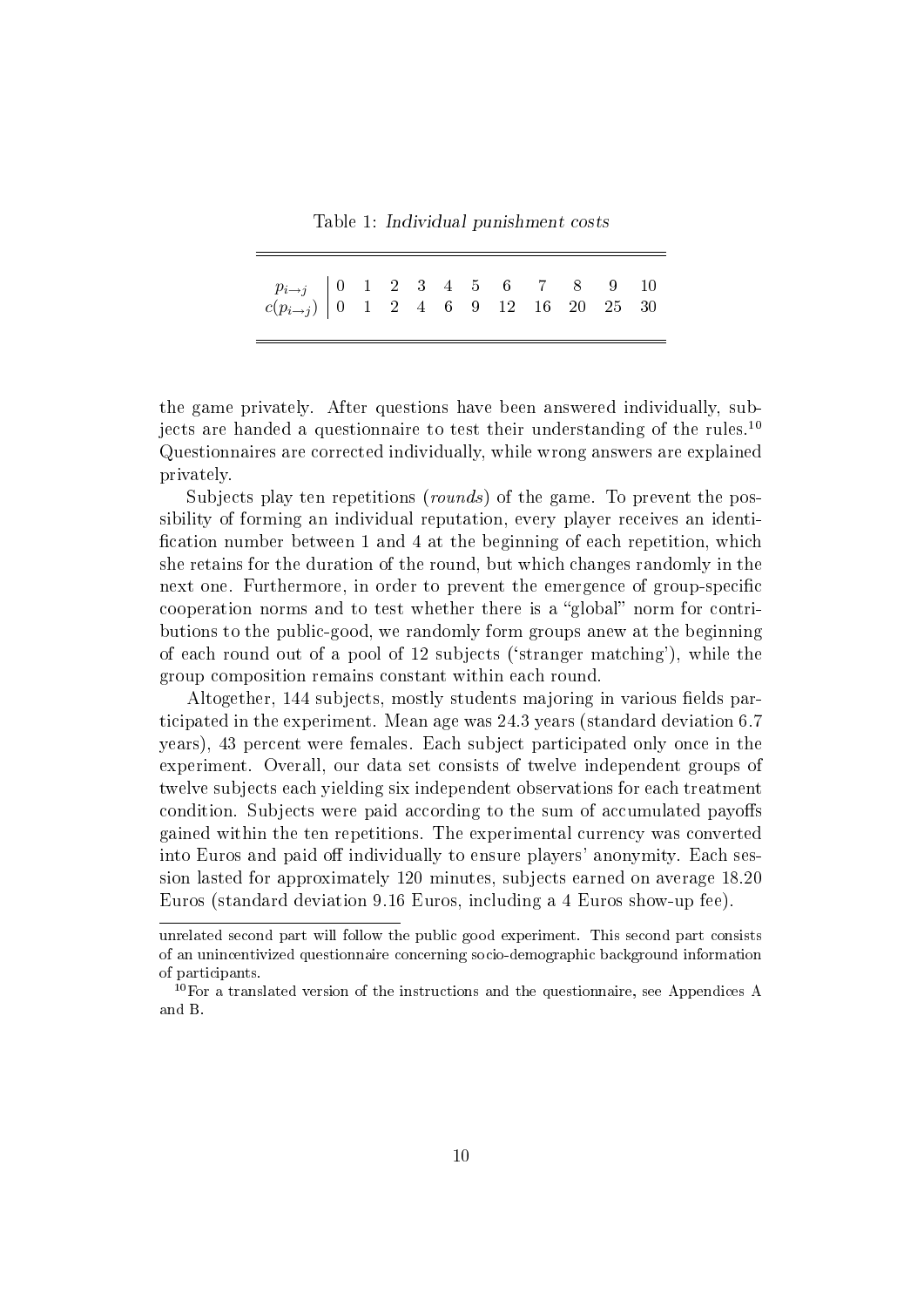## 4 Results

#### 4.1 Data overview

In Figure 1, we depict round-wise payoffs, contributions, and punishment aggregated over all matching groups for each treatment. Even though contributions start out slightly higher in opinion (12.9 vs 10.1; contribution levels in the first, second, and third round are different at a level of  $p = 0.0782$ .  $p = 0.1093$ , and  $p = 0.1495$ , respectively), this difference wears away very quickly. In line with the findings of Noussair and Tucker (2007), we do not find any difference in later rounds, nor in the overall contribution level.<sup>11</sup> In the final round, we observe average contributions of half the endowment in both treatments. Furthermore, we do not find any significant differences for aggregate punishment nor efficiency levels as measured by average payoffs. In both treatments, average payoffs start just above the Nash-equilibrium benchmark of 20 experimental currency units and oscillate around a value of 24.5 units towards the end. Average punishment points assigned, on the other hand, fall from  $1.2$  in the first round to approximately  $0.3$ , in the final two, for both treatments. The average number of punishment iterations is only insignificantly higher in OPINION (1.92 vs 1.72 in BASIC,  $p = 0.8095$ ).<sup>12</sup> Finally, we do not find any significant differences in punishment levels when testing each iteration individually, either.

Looking at the decision of whether to punish or not, we find that overall, about 6% of all possible announcements are made  $(5.7\%$  in BASIC,  $6.2\%$  in opinion). The time trend mirrors that of punishment in general: whereas in the first round,  $8.7\%$  (7.8%) in BASIC (OPINION) of the potential announcements are made, the corresponding figures for the final round are  $3.7\%$  for both treatments. Again, the reported treatment differences are far from being significant.<sup>13</sup> On the iterations dimension, we find the highest announcement rate on the first punishment stage  $(7.2\%)$ , followed by the the third and second iterations with 5.3% and 4.1%, respectively.<sup>14</sup>

Drawing on the lack of significant treatment differences in the above, we are confident that our treatment variation does not alter the game substan-

<sup>&</sup>lt;sup>11</sup>The corresponding values are  $p = 0.2002$  for the fifth round,  $p > 0.4$  for all remaining rounds, and  $p = 0.6991$ , for the overall contribution level. Unless otherwise indicated, all (within-)treatment comparisons are done by two-tailed Mann-Whitney U-tests (Wilcoxon signed-rank tests) on the basis of matching-group averages.

 $12$ This difference is reversed for medians, with medians of 2 in BASIC vs 1 in OPINION.

<sup>&</sup>lt;sup>13</sup>The corresponding p-values are  $p = 0.9372$ ,  $p = 0.6291$ , and  $p = 0.6171$ , for the overall announcement level and the first- and final-round levels, respectively.

 $14$ In the fourth iteration, we observe a rate of 4.3%, and for the pooled remaining iterations, the figure is  $5.1\%$ .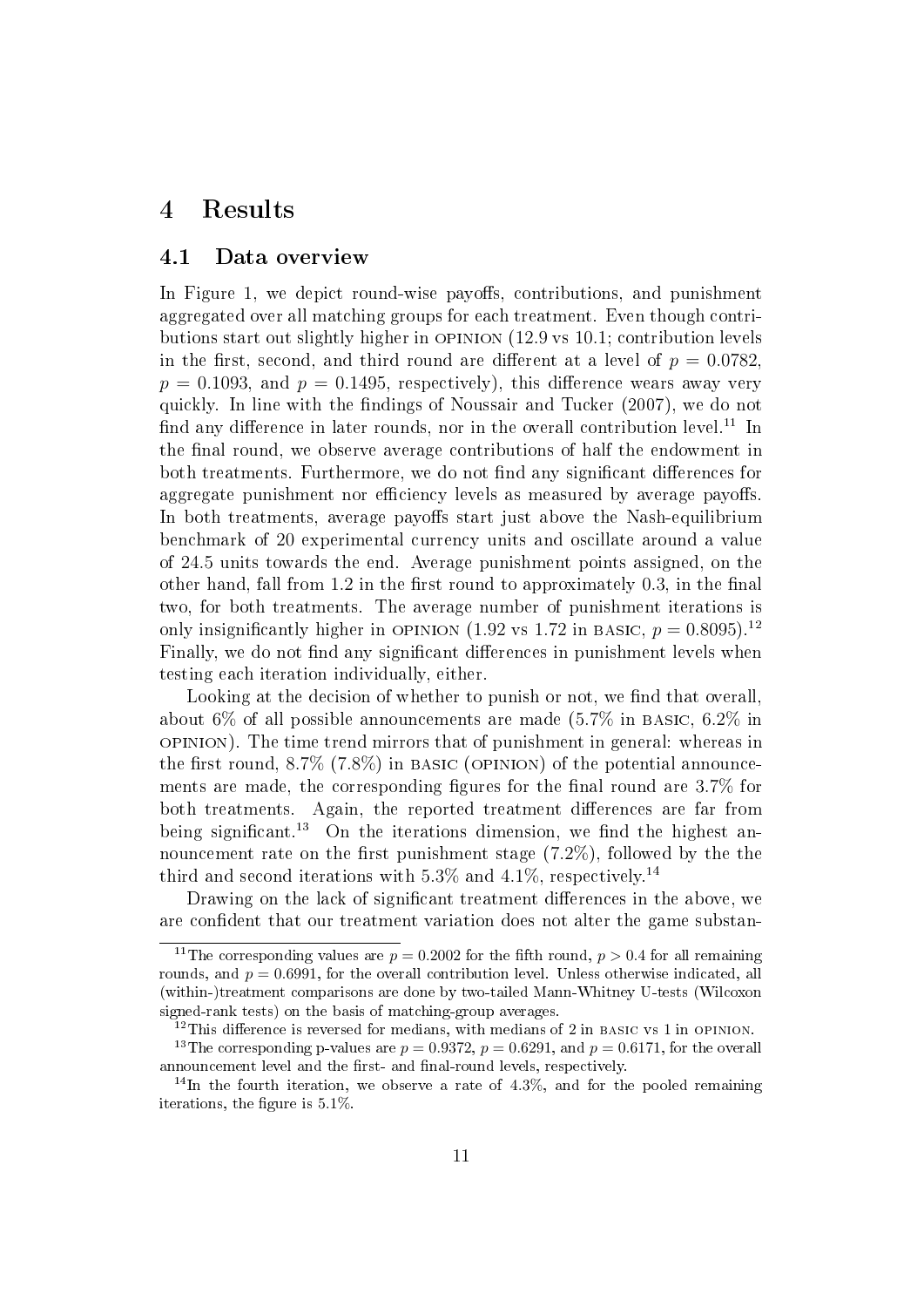

Figure 1: Average payoffs, contributions (both: left axis), and punishment (right axis) over time.

tially.<sup>15</sup> Therefore, we will pool the data from both treatments in our ensuing analysis of contribution norms. The findings from our regressions reported  $below$  – namely the non-significance of our treatment dummies – corroborate this claim. We take this as an indication that we can interpret the norms elicited from non-punishers through their endorsement or dissent in the same way as those elicited from the punishers by observing their actions irrespective of whether other players are allowed to voice their opinion.

### 4.2 Contribution norms

To identify the determinants of players' behavior in our public-good game, we will compare the influence of two relative and 21 absolute norms for all three punishment-related decisions of our experiment: the decision to announce punishment, the `opinion decision', and the actual punishment decision. For each iteration, we will estimate coefficients and absolute norms separately. so that we can identify whether the estimated cooperation norms are stable across iterations. Notice that the number of instances of ongoing iterations

 $^{15}\rm{Further more,$  the results are very similar to those reported by Nikiforakis and Engelmann (2009) for their "escalation" treatment.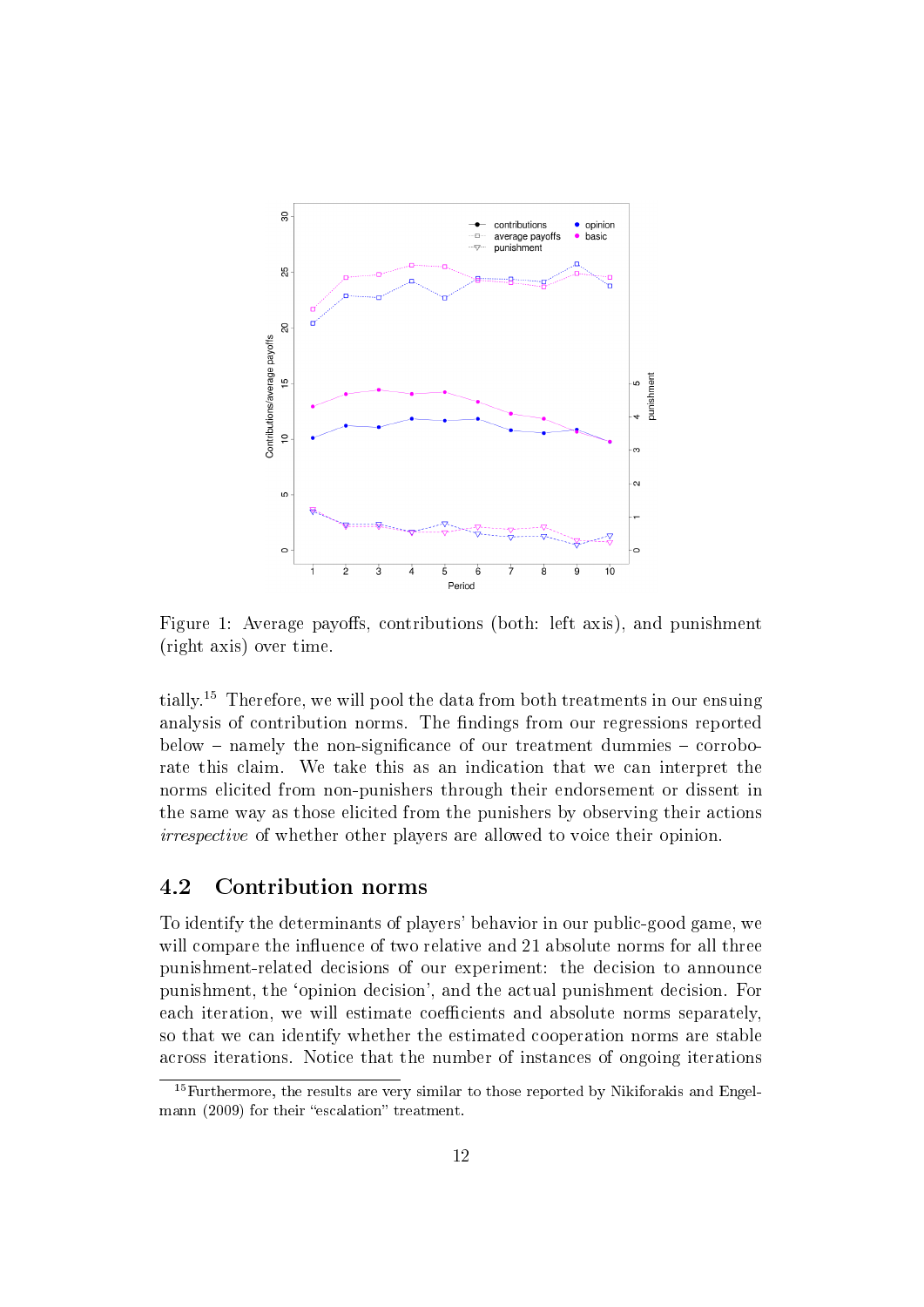beyond the third decreases rapidly, so that, in order to rely on a sufficient number of observations, we have to restrict our analysis to the first three iterations of each round.

For the analysis of announcements as well as of the opinions elicited we apply a probit regression with individual error clusters. Thus, we estimate the vector  $\beta$  for the basic econometric models

$$
\text{probit}^{-1}(\text{Prob}(a_{i \to j}^{t,m} = 1)) = \mathbf{x}'\boldsymbol{\beta} + \varsigma_i + u_{t,m} ,
$$
\n(3)

and

$$
probit^{-1}(\text{Prob}(v_{k:i\rightarrow j}^{t,m}=1)) = \mathbf{x}'\boldsymbol{\beta} + \varsigma_k + u_{t,m} ,
$$
\n(4)

where  $\text{Prob}(a_{i\to j}^{t,m} = 1)$  ( $\text{Prob}(v_{k:i\to j}^{t,m} = 1)$ ) stands for the latent probability that i announces to punish j in round t and iteration  $m$  (that k endorses i's announcement to punish j in round t and iteration m),  $\mathbf x$  for the matrix of regressors,  $\beta$  for the vector of coefficients,  $\varsigma_i$  for a vector of (unobserved) individual error clusters, and  $u_{t,m}$  for a vector of uncorrelated errors.

For the analysis of punishment decisions, we apply a tobit regression with individual error clusters. Thus, for the basic econometric model

$$
\hat{p}_{i \to j}^{t,m} = \mathbf{x}'\beta + \varsigma_i + u_{t,m} \;,
$$

and

$$
p_{i \to j}^{t,m} = \begin{cases} 10 & \text{if } \hat{p}_{i \to j}^{t,m} > 10, \\ \hat{p}_{i \to j}^{t,m} & \text{if } 0 < \hat{p}_{i \to j}^{t,m} \le 10, \\ 0 & \text{if } \hat{p}_{i \to j}^{t,m} \le 0, \end{cases}
$$
(5)

we estimate the vector  $\beta$ , where  $\hat{p}_{i\rightarrow i}^{t,m}$  $_{i\rightarrow j}^{t,m}$  stands for the latent number of punishment points *i* assigns to *j* in round *t* and iteration m, and  $p_{i\rightarrow i}^{t,m}$  $\prod_{i \to j}^{t,m}$  is restricted to the interval [0, 10].

In our quest to identify the norm governing punishment, we compare four models each for the announcement decision, the voiced opinions, and the punishment decision. The first model contains neither an absolute nor a relative norm, but only the control variables (see below), allowing us to assess the importance of either norm for punishment by comparison to the first model. The second and third models test the importance of different relative norms. In the second model, we focus on a group's average contribution. For this purpose, let us define two distance measures. The first, denoted by  $r_{\star}^-$ , is the absolute difference between the contribution of the player to be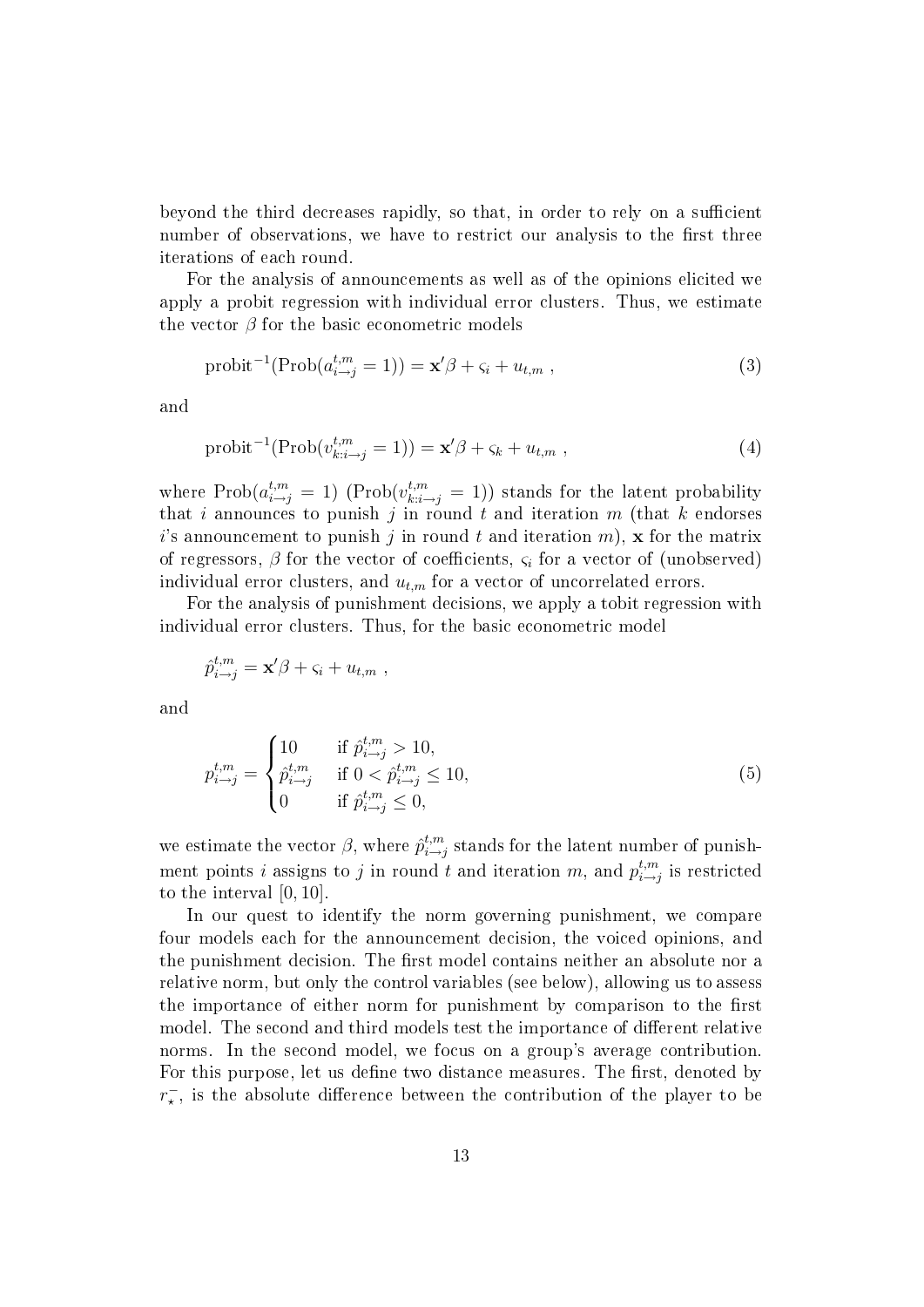punished, j, in round t and the average contribution in the group,  $\overline{x}^t$ , if the former is smaller than the latter, and zero, otherwise:

$$
r_{\star}^- := |\min\{x_j^t - \overline{x}^t, 0\}|. \tag{6}
$$

This variable decreases in the punishee's contribution as long as this contribution is below the group average. A significant positive effect of  $r_{\star}^-$  would indicate that prosocial punishment is guided by this first relative norm. The second variable, denoted by  $r_{\star}^{+}$ , reflects positive deviations from the group average and measures the distance between the contribution of player j and the average contribution in the group in round  $t$  if the contribution is larger than the average, while the variable is zero otherwise:

$$
r_{\star}^{+} := \max\{x_j^t - \overline{x}^t, 0\}.
$$
\n(7)

If there is antisocial punishment determined by the first relative norm, we would expect to find a significant positive effect of  $r^+_{\star}$ .

The third model tests the importance of another relative norm, the absolute distance between the contribution of player  $j$  and the contribution of the punishing player  $i$  in round  $t$ . For this purpose, let us define two measures  $r^{\scriptscriptstyle{-}}_{\star\star}$  and  $r^{\scriptscriptstyle{+}}_{\star\star}$ , as

$$
r_{\star\star}^{-} := |\min\{x_j^t - x_i^t, 0\}|, \quad \text{and} \quad r_{\star\star}^{+} := \max\{x_j^t - x_i^t, 0\}.
$$
 (8)

Notice that we retain the reference point of the punisher contribution  $(x_i^t)$ in equation (8)) in the regressions on voiced opinions, even though it is the bystander taking the decision, so that there could potentially be a change in the reference point. However, a model taking the bystander's contribution as a reference point (not reported here) is clearly outperformed by the reported model 3 on all iterations. A significant positive effect of  $r_{\star\star}^-$  would indicate that prosocial punishment is guided by the second relative norm, while a significant positive effect of  $r^+_{\star\star}$  would indicate that antisocial punishment is guided by the second relative norm.

Analogously, the fourth model tests the importance of absolute norms. As in Carpenter and Matthews (2009), we do not allow the absolute norm to change over time in order to increase our ability to distinguish between the absolute and the relative norms. Two regressors measure the absolute distance between the contribution of player  $j$  in round  $t$  and an integer number  $y, y \in [0, 20]$ , defined in analogy to the variables measuring the relative norms above:

$$
a^{-} := \left| \min \{ x_j^t - y, 0 \} \right|, \quad \text{and} \quad a^{+} := \max \{ x_j^t - y, 0 \}. \tag{9}
$$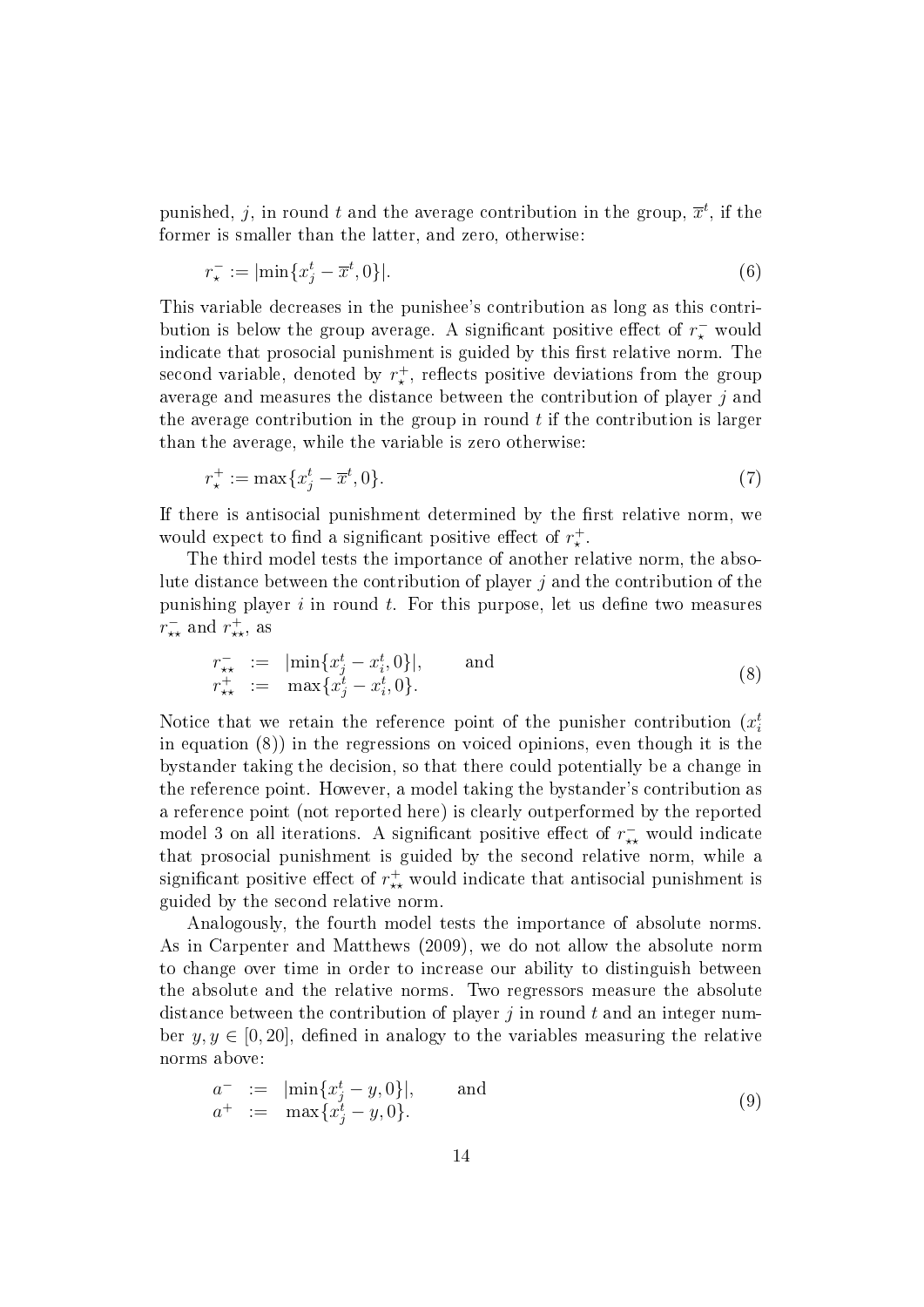We expect to find a significantly positive effect for the first (second) variable, if there is prosocial (antisocial) punishment that is governed by the absolute norm. Based on a grid search over all possible contribution choices, we select and report that absolute norm fitting the data best according to the log likelihood. This grid search is conducted for each decision and each iteration separately, so that we allow absolute norms to differ. However, assuming that there is an absolute standard guiding behavior, we should observe a consistent  $y$  over the different decisions and iterations.

Along with the influence of relative and absolute norms, we control for a number of other regressors that may influence the decisions. For the analysis of the decisions on whether to announce punishment, and of how strongly to punish, those variables include the contribution of the player who punishes  $(x_i^t)$  and the sum of contributions of the two players not involved  $(X_k^t)$  from that particular round. We expect to find positive effects for both as noncooperators are typically prosocially punished by players who contribute a substantial amount to the public-good (see, e.g., Cinyabuguma et al., 2006), while free-riders may be more likely to be punished in cooperative groups for reasons of conformity. For potential temporal influences (e.g., learning over the course of the experiment) we test by adding the variable round. Moreover, the dummy variable opinion marks those decisions from the opinion treatment. Additionally, for punishment decisions, we also include the variable  $\mathit{sum}^t_v$  which counts the number of other players in favor of the punishment action in the opinion treatment, and which is zero for all observations from the basic treatment. Therefore, for punishment points, a negative (positive) effect of *opinion* indicates that there are less (more) points assigned in opinion than in basic if none of the players agrees with the punishment action in the former. However, a negative (positive) effect of  $sum^t_v$  indicates that in opinion, less (more) points are assigned if more of the others consent.

For the analysis of elicited opinions, we have to consider that all observations come from the opinion treatment (thus, there is no treatment variable in this regression), and that decisions are made by one of the `third parties'. Therefore, instead of the sum of contribution of the two players not involved, a regressor for the contribution of the player voicing her opinion  $(x_k^t)$  is included. Here, similar to the argument that players contributing larger amounts to the public-good are more likely to punish, we expect to find a positive effect of the bystander's own contributions on the endorsement of punishment announcements.

Finally, for the regressions on decisions made in the second (third) iteration, we test for the potential effect of retaliation by means of the variable  $p_{i-}^{t,1}$  $_{j\rightarrow i}^{t,1}$   $(p_{j-}^{t,2})$  $j \to i$ ) which measures the number of punishment points player i receives from j in the first (second) iteration. This variable  $-$  in conjunction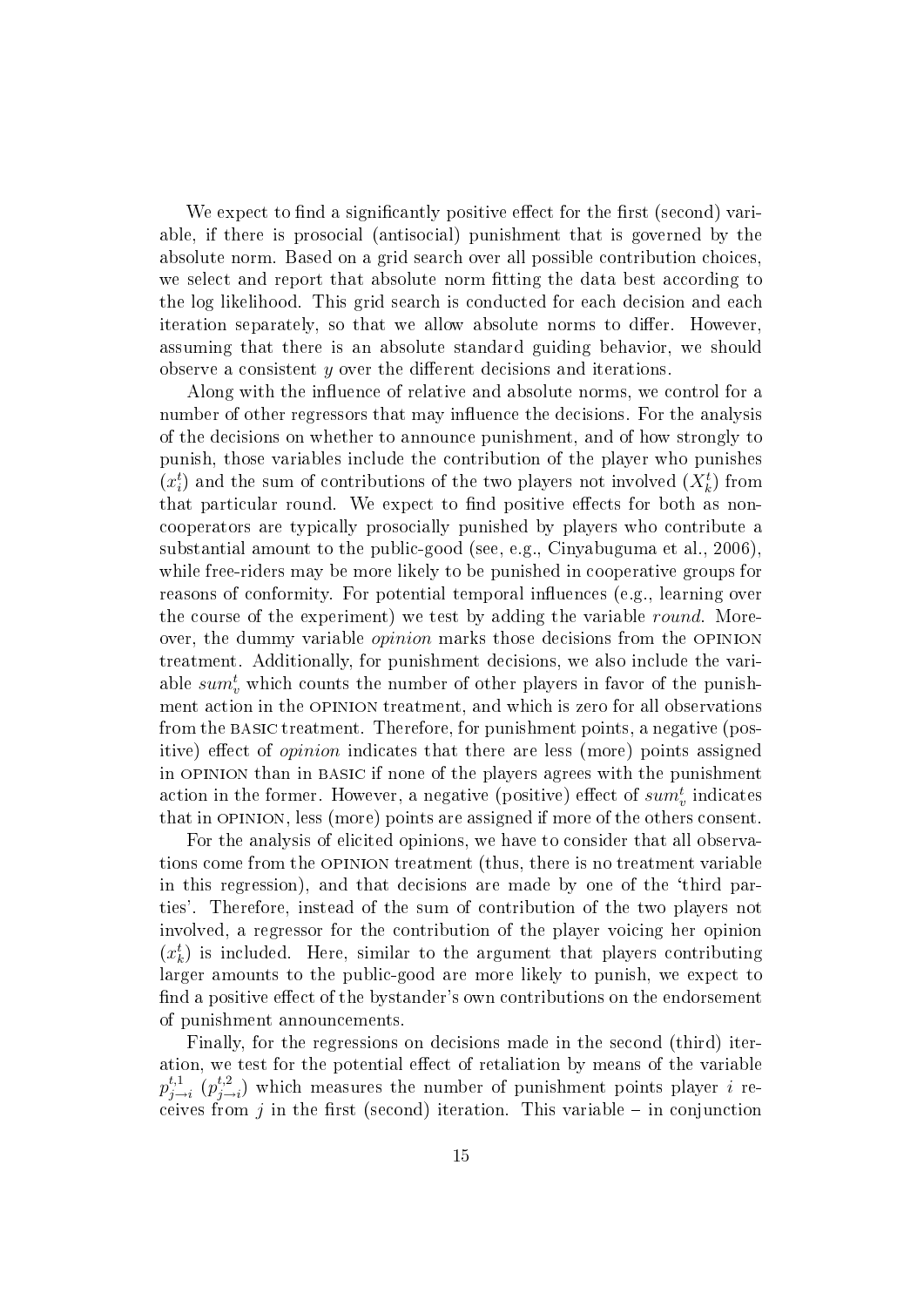with the term for positive deviations from the norm  $-$  allows us to answer our research question RQ 2: if punishment of high-contributors is guided by retaliation only, we should see significant effects of  $p_{i\rightarrow}^{t,m}$  $\iota^{t,m}_{j\rightarrow i}$  and no positive effect of  $a^+$ ,  $r^+_*$ , or  $r^+_{**}$ , respectively. If, however, there is antisocial behavior unrelated to revenge as a motive, the latter variables' coefficients should be significantly different from zero. For  $p_{j\rightarrow i}^{t,m}$  we expect this to be the case, as according to the findings of Nikiforakis (2008), including a second punishment stage in a public-good game may trigger severe retaliation. In order to analyze differences in retaliation across the two treatments, we include the interaction effect  $p_{j\to i}^{t,1} \times opinion (p_{j\to i}^{t,2} \times opinion)$  in our regressions on announcements and on punishment points.

Results for the estimations of mean marginal effects on announcements are reported in Table 2. In all regressions, an absolute term is included, which, however, is not reported. We compare between the nested models (model 1 versus model 2, 3, and 4, respectively) on the basis of the Waldchi<sup>2</sup> -test. Given models 2, 3, and 4 have the same number of regressors, we choose between them by simple likelihood comparisons. Asterisks indicate significance levels.<sup>16</sup>

The results for the first iteration indicate that the probability to announce the punishment of another player increases in the punisher's contribution to the public-good. This holds true even for the third model, although the argument is a little more complex: in this model, we test for the influence of the distance between the punisher's and the punishee's contribution. For that reason, the coefficient for the punisher's contribution  $x_i^t$  measures the influence of the level of *both* the punisher's and the punishee's contributions for a given distance. On the other hand, for a given punishee contribution. an increase in the announcing player's contribution leads to a higher distance  $r_{\star\star}^-$ , and thus, a higher probability of announcement, as stated above. For three of our models, we also find a significant (positive) effect of increasing contributions of the players being neither the punisher nor the target of the punishment action. Finally, the likelihood of an announcement decreases in the course of the experiment.

With respect to our research question  $RQ_1$  concerning the norms of contribution in the game, we find that in the first iteration, the relative norm  $r_{\star\star}^-$  outperforms the absolute norm in contrast to previous findings by Carpenter and Matthews (2009). Particularly, it seems that players measure others' cooperation levels against the standard set by their own contribution.

<sup>&</sup>lt;sup>16</sup><sup>∗</sup>\*\*\*</sup> indicates significance at a  $p < 0.01$  level, \*\* at a  $p < 0.05$  level and \* at a  $p < 0.1$ level. Asterisks attached to log-likelihood values indicate the signicance level of the Wald-chi<sup>2</sup>-test comparing model 1 and the respective model.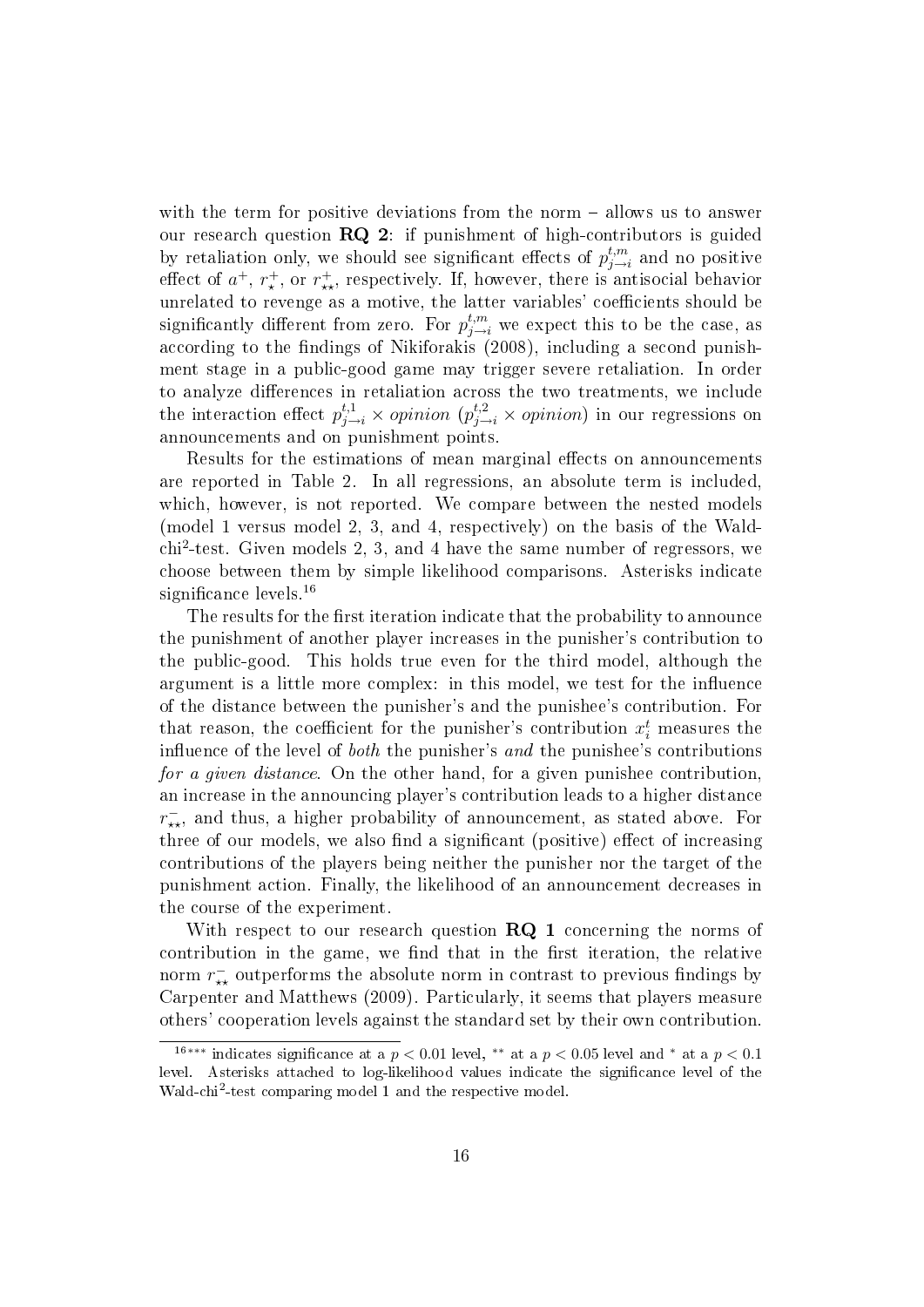| iteration |                                           | model $\overline{1}$ | model 2     | model 3         | model 4                |
|-----------|-------------------------------------------|----------------------|-------------|-----------------|------------------------|
| one       | $x_i^t$                                   | $0.006***$           | $0.003***$  | $-0.002**$      | $0.006***$             |
|           | $X_k^t$                                   | $0.001***$           | $-0.0003$   | $0.003^{***}\,$ | $0.003^{\ast\ast\ast}$ |
|           | round                                     | $-0.002***$          | $0.001***$  | $-0.001**$      | $-0.001***$            |
|           | opinion                                   | $-0.012$             | $-0.005$    | $-0.006$        | $-0.003$               |
|           | $r_{\star}^-/r_{\star\star}^-/a^-$        |                      | $0.015***$  | $0.011***$      | $0.009***$             |
|           | $r_{\star}^{+}/r_{\star\star}^{+}/a^{+}$  |                      | $-0.003$    | $-0.002$        | $-0.003$               |
|           | best absolute norm                        |                      |             |                 | 15                     |
|           | log likelihood                            | $-1027.5$            | $-811.5***$ | $-798.1***$     | $-819.3***$            |
| two       | $x_i^t$                                   | 0.001                | 0.0004      | $-0.0003$       | $0.008*$               |
|           | $X_k^t$                                   | 0.0003               | 0.0001      | 0.0005          | $0.005^{\ast}$         |
|           | round                                     | $-0.001***$          | $-0.001***$ | $-0.0006***$    | $-0.001***$            |
|           | opinion                                   | $-0.007\,$           | $-0.009$    | 0.009           | 0.009                  |
|           | $p_{j\rightarrow i}^{t,1}$                | $0.015***$           | $0.016***$  | $0.016***$      | $0.016***$             |
|           | $p_{j\rightarrow i}^{t,1} \times$ opinion | $-0.003$             | $-0.004$    | $-0.004$        | $-0.004$               |
|           | $r_{\star}^-/r_{\star\star}^-/a^-$        |                      | $0.002**$   | $0.002***$      | $0.003***$             |
|           | $r_{\star}^{+}/r_{\star\star}^{+}/a^{+}$  |                      | $-0.001$    | $-0.0005$       | 0.0002                 |
|           | best absolute norm                        |                      |             |                 | 10                     |
|           | log likelihood                            | $-386.1$             | $-377.0**$  | $-373.9**$      | $-372.5***$            |
| three     | $\overline{x_i^t}$                        | 0.0001               | 0.0002      | 0.0002          | 0.0001                 |
|           | $X_k^t$                                   | $0.001^{\ast\ast}$   | $0.001***$  | $0.001**$       | $0.001**$              |
|           | round                                     | 0.0003               | 0.0003      | 0.0003          | $0.0003*$              |
|           | opinion                                   | 0.007                | 0.007       | 0.007           | 0.006                  |
|           | $p_{j\rightarrow i}^{t,2}$                | $0.012**$            | $0.011**$   | $0.012**$       | $0.011**$              |
|           | $p_{j\rightarrow i}^{t,2} \times opinion$ | $-0.005$             | $-0.004$    | $-0.004$        | $-0.005$               |
|           | $r_{\star}^-/r_{\star\star}^-/a^-$        |                      | 0.0002      | $-0.0002$       | $0.001**$              |
|           | $r_{\star}^{+}/r_{\star\star}^{+}/a^{+}$  |                      | 0.001       | 0.00002         | $0.003***$             |
|           | best absolute norm                        |                      |             |                 | 16                     |
|           | log likelihood                            | $-169.6$             | $-169.2$    | $-169.5$        | $-164.5*$              |

Table 2: Mean marginal effects for announcements<sup>16</sup>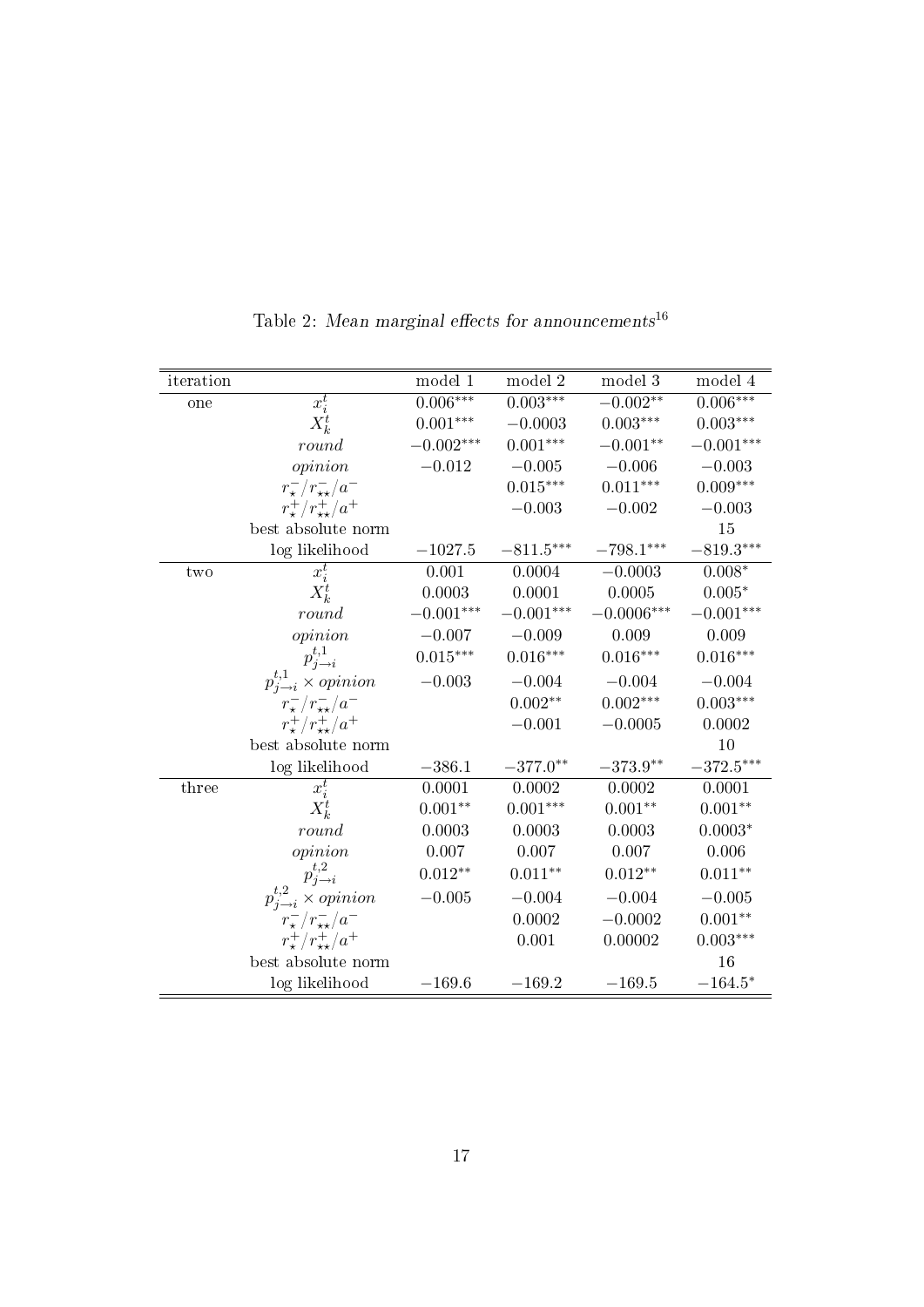Still, both the  $r_{\star}^{-}$  norm and an absolute norm of 3/4 of the endowment also indicate the significant influence of a social norm in prosocial punishment behavior, although less accurately so.

Contrary to our first-iteration findings, the results for the second and third iterations favor the absolute norm. For the second, the average-referential norm  $r_{\star}^{-}$  is clearly outperformed by the self-referential norm  $r_{\star\star}^{-}$  and an absolute norm of 1/2 of the endowment, which does even better. While the effects found in iteration one largely carry over to the second iteration, albeit in a less pronounced manner, retaliation kicks in strongly, as evidenced by the positive effect of first-round punishment  $p_{j-}^{t,1}$  $j \rightarrow i \atop j \rightarrow i}$  on the announcement probability. At the same time, the terms for positive deviations from the norm remain insignificant and negative. Thus, answering  $RQ$  2 for the second iteration, we do not find evidence for motivations for antisocial punishment other than retaliation. The substantial drop in the absolute norm, on the other hand, reflects another effect: players making good for punishment actions not carried out in the first iteration, to ensure the very-low-contributors do not get away without a signicant penalty.

For the third iteration, none of the relative norms contributes to explaining subject behavior, while an absolute norm of approximately 3/4 of the endowment does. Furthermore, we observe a significant positive effect of upward deviations from the absolute norm. This can be seen as an indication that, in the third iteration, spiteful or competitive thinking finds its way into the game, giving rise to antisocial punishment. Yet, we cannot exclude the possibility that a different motivation that has not been looked at so far is driving the finding: sanction enforcement, in the sense of punishment of those who fail to punish norm-violators in the first place (cf., e.g., Henrich and Boyd, 2001, for an evolutionary model of cooperation through sanction enforcement). There is an indication that this may actually be a better explanation for our data: there is no inherent need for a spiteful or competitively thinking person to wait before reducing others' income, while for sanction enforcement, the enforcer has to wait for at least one iteration. Interpreting the results in this way, we observe a mix of three different motivations for sanctions: high-contributors lashing back at retaliating low-contributors, low-contributors retaliating against second-iteration punishment after enduring sanctions in iteration one, and high-contributors punishing other highcontributors for not taking part in the sanctioning of low-contributors. The significant positive effect of upward deviations from the absolute norm of 16 seems to suggest that sanction enforcers hold their peers (in contributions) to higher moral standards, the more these had been cooperating. Surprisingly, there is a significant positive effect of *round* in iteration 3, suggesting that arguments tend to become more intense over time. In other words, it is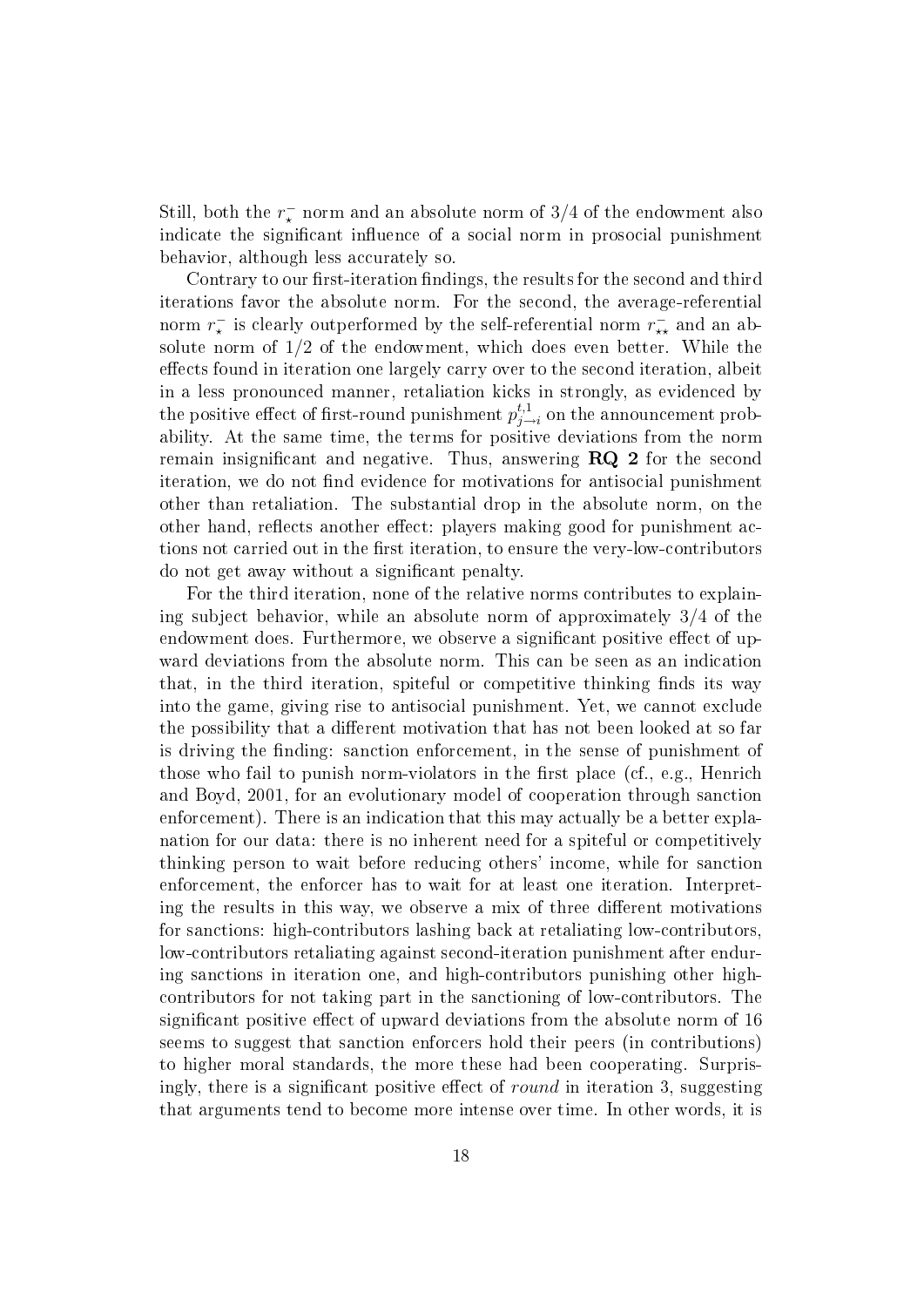| iteration | regressor                                | model 1         | model 2                | model 3     | model 4            |
|-----------|------------------------------------------|-----------------|------------------------|-------------|--------------------|
| one       | $x_i^t$                                  | $0.004***$      | $0.001**$              | $-0.0004$   | $0.002***$         |
|           | $x_k^t$                                  | $0.002***$      | 0.0003                 | $0.001***$  | $0.001***$         |
|           | round                                    | $-0.001**$      | $-0.0002$              | $-0.0001$   | $-0.0002$          |
|           | $r_{\star}^-/r_{\star\star}^-/a^-$       |                 | $0.006^{\ast\ast\ast}$ | $0.002***$  | $0.004^{***}\,$    |
|           | $r_{\star}^{+}/r_{\star\star}^{+}/a^{+}$ |                 | $-0.003$               | $-0.0005$   | $-0.002$           |
|           | best absolute norm                       |                 |                        |             | 15                 |
|           | log likelihood                           | $-690.3$        | $-511.2***$            | $-628.6***$ | $-509.3***$        |
| two       | $\overline{x_i^t}$                       | 0.0003          | 0.0002                 | $-0.0003$   | 0.0004             |
|           | $x_k^t$                                  | 0.0003          | 0.0002                 | 0.0004      | 0.0004             |
|           | round                                    | $-0.0001$       | $-0.001$               | $-0.0001$   | $-0.0001$          |
|           | $p_{i\rightarrow i}^{t,1}$               | $0.005**$       | $0.005**$              | $0.004**$   | $0.005**$          |
|           | $r_{\star}^-/r_{\star\star}^-/a^-$       |                 | 0.001                  | $0.001***$  | 0.017              |
|           | $r^{+}_{\star}/r^{+}_{\star\star}/a^{+}$ |                 | $-0.0004$              | 0.0001      | $-0.0003$          |
|           | best absolute norm                       |                 |                        |             | $\mathbf 1$        |
|           | log likelihood                           | $-212.4$        | $-209.8*$              | $-208.5***$ | $-208.3**$         |
| three     | $\overline{x_i^t}$                       | 0.0003          | 0.0002                 | 0.0001      | 0.0003             |
|           | $x_k^t$                                  | 0.001           | 0.001                  | $0.001*$    | $0.001*$           |
|           | round                                    | 0.0003          | 0.0003                 | 0.0003      | 0.0003             |
|           | $p_{j\rightarrow i}^{t,2}$               | $0.006^{***}\,$ | $0.005***$             | $0.005***$  | $0.004^{***}\,$    |
|           | $r_{\star}^-/r_{\star\star}^-/a^-$       |                 | 0.001                  | 0.0003      | $0.001**$          |
|           | $r_{\star}^{+}/r_{\star\star}^{+}/a^{+}$ |                 | $-0.0003$              | $-0.0001$   | $0.002^{\ast\ast}$ |
|           | best absolute norm                       |                 |                        |             | 15                 |
|           | log likelihood                           | $-134.3$        | $-132.3$               | $-128.6$    | $-128.3***$        |

Table 3: Mean marginal effects for opinions<sup>16</sup>

less likely that arguments are started in later rounds of the experiment, as evidenced by the decrease in first-iteration announcements. Yet, if they are, they tend to last longer the more rounds have already passed.

Let us now turn to our research question  $\mathbb{R}Q$  3, asking whether those not directly affected by a punishment action employ the same contribution norms as punishers themselves when evaluating an announcement. An interesting result to be seen from Table 3 is that for explaining players' opinions about others' announcements, the absolute norm performs best on all three iterations. More specifically, the relative norm performing best on punishment actions in iteration one, the punisher's contribution, does poorly in explaining approval in the same iteration, even though it gives the absolute norm a hard race in iterations two and three. This suggests that bystanders tend to evaluate (first-iteration) *prosocial* punishment actions against absolute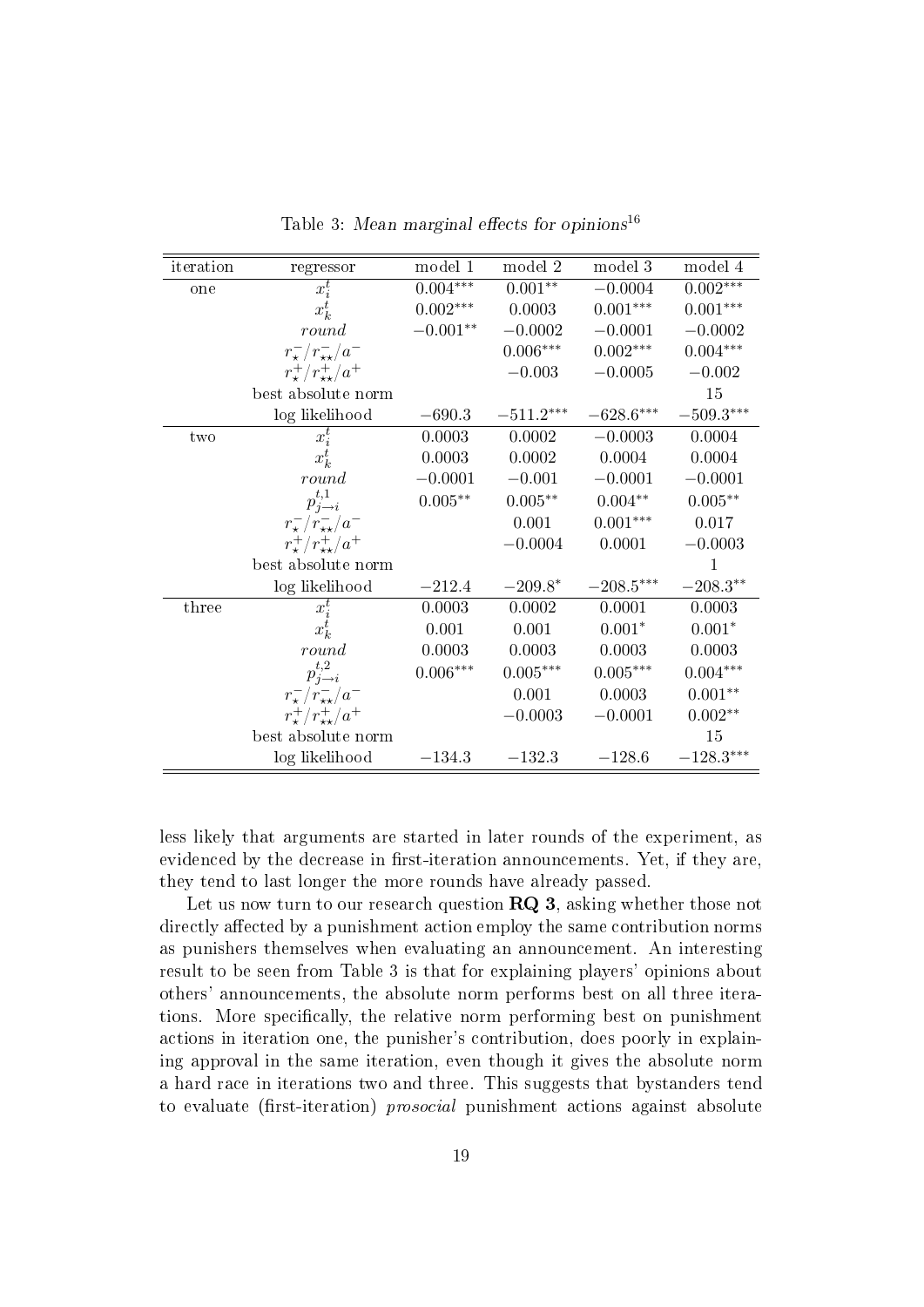standards rather than the adequacy of a relative norm.

The fact that the role of norms in higher iterations is rather limited seems to be owed to the fact that prosocial punishment loses its predominance: when subjects judge retaliative actions, they seem to be guided by the severity of punishment the retaliator has had to endure rather than by contribution levels (cf. the line determined by  $p_{j-}^{t,1}$  $j \to i$  in Table 3). In other words, bystanders tend to find it acceptable that victims of unduely harsh sanctions 'defend' themselves. Correspondingly, it is only in iteration 1 that we find that a punisher will meet stronger endorsement the higher her own cooperation level is, and the more the punishee's contribution falls short of the  $3/4$  benchmark, where the second effect is about twice as strong. Taking these facts together, this suggests that players are very effective in singling out the motivations of different punishment actions.

What is notable with respect to **RQ 3** is that in iterations one and three, the absolute norm estimated is essentially the same 3/4 of players' endowment we already found for announcements on these iterations. Only for the second iteration do we find a norm differing quite dramatically from that found for punishment announcements. While positive deviations from the absolute norm of 1 do not significantly contribute to explaining endorsements. there is a relatively large increase in agreement if the player to be punished free-rode completely. Given the absolute norm selects complete free-riding to have a differential (yet insignificant) effect, it seems that a sanctioned player's complete uncooperativeness mitigates bystanders' compassion.

Turning to the punishment decisions, we find similar results to the ones for announcements. This also holds with respect to our research questions RQ 1 and RQ 2. As can be seen from Table 4, there is no indication of antisocial punishment that has not been triggered by received points, but strong evidence for retaliation. In the first iteration, the relative norm  $r_{\star\star}^$ outperforms the average-referential norm  $r_{\star}^{-}$ , as well as the absolute norm that is, once again, estimated to be 3/4 of the endowment. In iterations 2 and 3, the absolute norm performs better. Notice further that the absolute norms performing best in predicting the level of punishment points assigned are exactly the same as those estimated in our announcements analysis across all iterations. Thus, although estimated separately, both decisions seem to rely on the same norm of approximately 3/4 of the endowment (unless the norm is confounded by retarded sanctions as it commonly happens in iteration 2).

Similar to what has been said for the norms, our results are similar to those for the announcement decision in all iterations also with respect to the influence of other variables. Additionally, approval of an action has a significant influence on the points assigned across iterations, as evidenced by the significant effect of  $sum_{v}^{t}$  (i.e., the number of players in favor of the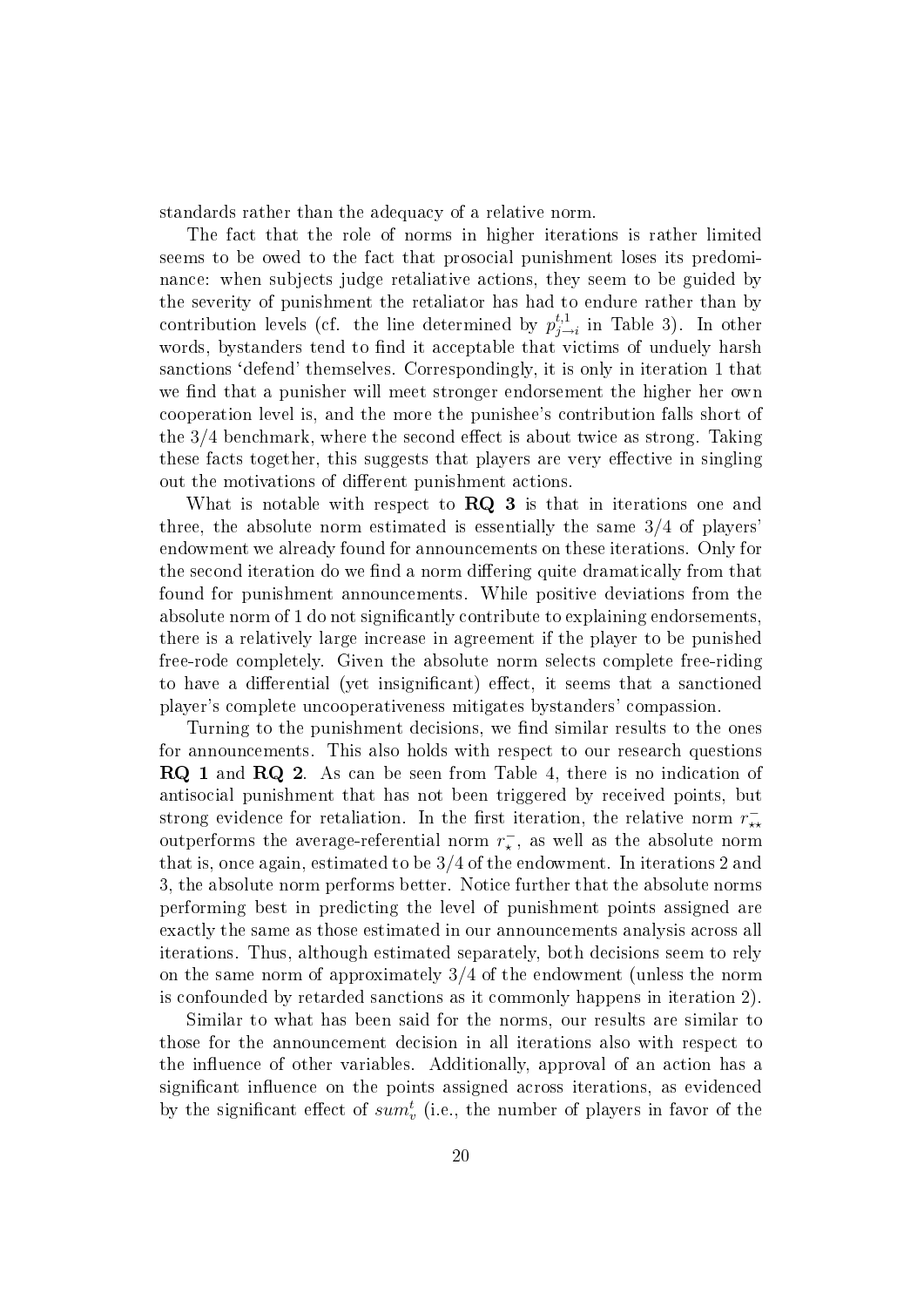| iteration |                                           | model 1     | model 2      | model 3      | model 4      |
|-----------|-------------------------------------------|-------------|--------------|--------------|--------------|
| one       | $x_i^t$                                   | $0.136***$  | $0.084***$   | $-0.078**$   | $0.175***$   |
|           | $X_k^t$                                   | $0.045***$  | $0.005\,$    | $0.089***$   | $0.097***$   |
|           | round                                     | $-0.057**$  | $-0.032$     | $-0.029$     | $-0.035*$    |
|           | $sum_{v}^{t}$                             | $5.036***$  | 3.270***     | $3.216***$   | 3.348***     |
|           | opinion                                   | $-2.760***$ | $-1.996***$  | $-2.031***$  | $-1.994***$  |
|           | $r_{\star}^-/r_{\star\star}^-/a^-$        |             | $0.434***$   | $0.337***$   | $0.308***$   |
|           | $r_{\star}^{+}/r_{\star\star}^{+}/a^{+}$  |             | $-0.097$     | $-0.067$     | $-0.079$     |
|           | best absolute norm                        |             |              |              | 15           |
|           | log likelihood                            | $-1220.3$   | $-1107.8***$ | $-1100.2***$ | $-1111.1***$ |
| two       | $x_i^t$                                   | $0.084**$   | 0.055        | $-0.018$     | $0.098**$    |
|           | $X_k^t$                                   | 0.034       | 0.015        | 0.058        | 0.064        |
|           | round                                     | $-0.082**$  | $-0.075*$    | $-0.072*$    | $-0.076*$    |
|           | $sum_{v}^{t}$                             | $6.119***$  | $5.711***$   | $5.637***$   | 5.696***     |
|           | opinion                                   | 0.416       | 0.416        | 0.633        | 0.703        |
|           | $p_{j\rightarrow i}^{t,1}$                | $1.777***$  | 1.977***     | $1.815***$   | $2.019***$   |
|           | $p_{j\rightarrow i}^{t,1} \times opinion$ | $-0.536$    | $-0.640$     | $-0.611$     | $-0.693$     |
|           | $r_{\star}^-/r_{\star\star}^-/a^-$        |             | $0.243**$    | $0.209***$   | $0.368***$   |
|           | $r^{+}_{\star}/r^{+}_{\star\star}/a^{+}$  |             | $-0.095$     | $-0.015$     | 0.042        |
|           | best absolute norm                        |             |              |              | 10           |
|           | log likelihood                            | $-480.2$    | $-473.8*$    | $-472.4***$  | $-469.9***$  |
| three     | $x_i^t$                                   | $-0.021$    | $-0.015$     | 0.020        | $-0.028$     |
|           | $X_k^t$                                   | $0.077***$  | $0.081***$   | $0.066**$    | $0.069***$   |
|           | round                                     | $0.100***$  | $0.100***$   | $0.101***$   | $0.107***$   |
|           | $sum_{v}^{t}$                             | $4.197***$  | $4.346***$   | $4.314***$   | $4.205***$   |
|           | opinion                                   | $-2.140***$ | $-2.217***$  | $-2.231***$  | $-2.278***$  |
|           | $p_{j\rightarrow i}^{t,2}$                | $-3.705***$ | $-3.641***$  | $-3.642***$  | $-3.710***$  |
|           | $p_{j\rightarrow i}^{t,2} \times opinion$ | $4.319***$  | $4.272***$   | $4.295***$   | $4.372***$   |
|           | $r_{\star}^-/r_{\star\star}^-/a^-$        |             | $-0.122$     | $-0.068$     | $-0.005$     |
|           | $r_{\star}^{+}/r_{\star\star}^{+}/a^{+}$  |             | 0.010        | 0.038        | 0.224        |
|           | best absolute norm                        |             |              |              | 16           |
|           | log likelihood                            | $-343.6$    | $-341.9$     | $-342.2$     | $-341.3$     |

Table 4: Mean marginal effects for punishment  $^{16}$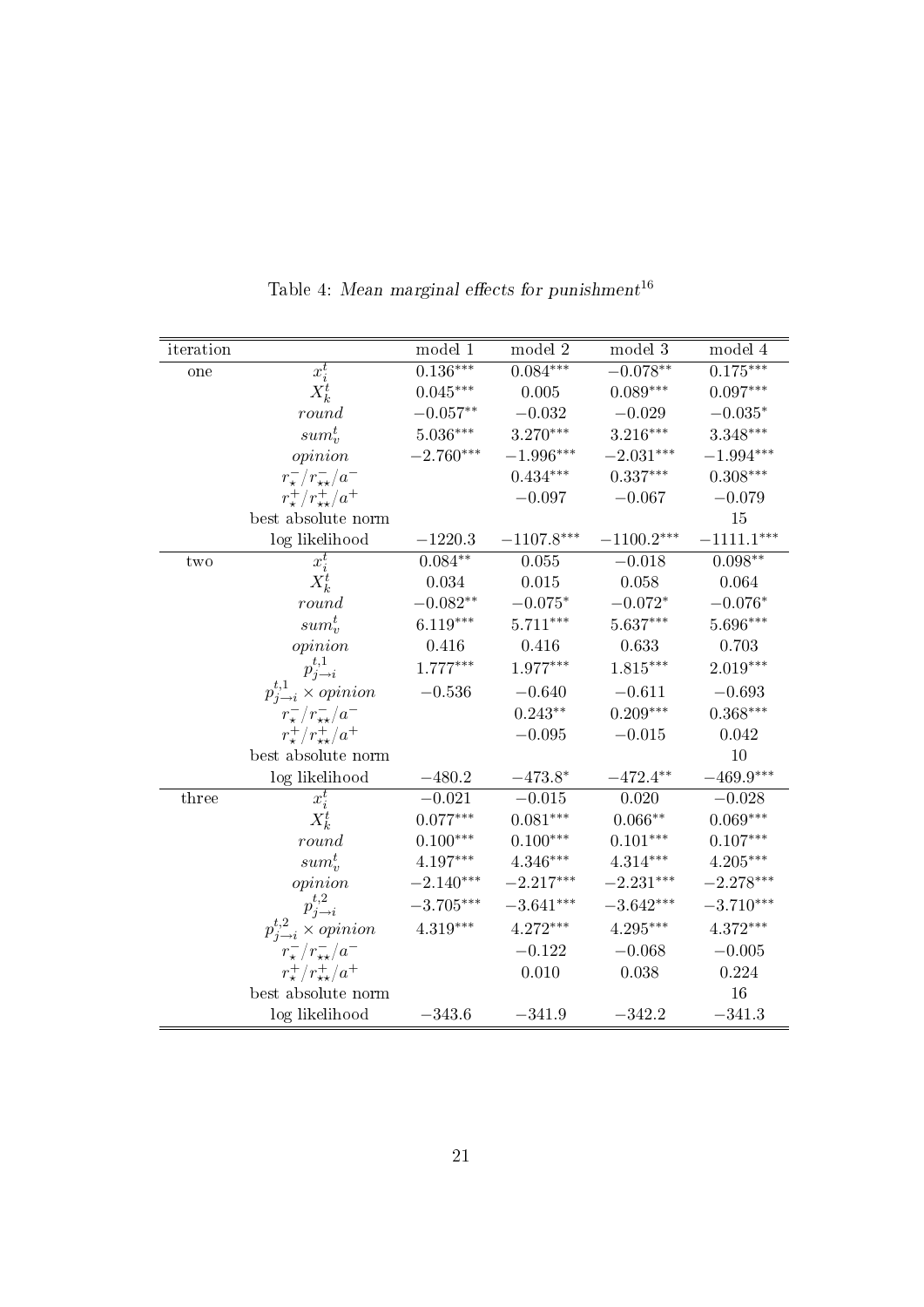punishment action in opinion). If there is no approval, the number of punishment points decreases signicantly on iteration one and three, shown by the negative marginal effect of *opinion*, while it does not have an influence on the second iteration. In our interpretation of second-iteration punishment behavior, this corresponds to the substantial amount of retaliative punishment. The authors of such punishment actions may be assumed to factor in the disapproval by society implicitly, announcing only those actions they would carry out irrespective of social approval. On the other hand, the number of points increases substantially if at least one player approves of the punishment action.

Remarkably, there is one result for punishment that does not seem to fit into the broader picture painted so far: on the third iteration, the number of punishment points assigned decreases in the number of punishment points received from the punishee on iteration 2, an effect that is nullified or even reverted by the presence of an `opinion poll'. What this seems to suggest is that retaliation tends to calm down in iteration 3 in BASIC as indicated by the significant negative marginal effect of  $p_{j-}^{t,2}$  $j_{j\rightarrow i}^{t,2}$ , while the interaction of this variable with the dummy *opinion* suggests that punishment and counter-punishment sequences continue in opinion. In other words, the public feedback on social approval seems to entrench opposing parties in their positions, so that arguments are fought out more intensely in terms of the punishment level (but not in terms of the number of actions, as our announcement analysis shows).

## 5 Discussion

In a recent study, Carpenter and Matthews (2009) found that cooperation norms employed in a social-dilemma situation tend to be of an absolute character. In their study, experimental subjects seem to evaluate behavior against an absolute number rather than relative to their own or their group's behavior. This finding is noteworthy, as scholars have mostly restricted their attention to relative measures when attempting to elicit cooperation norms. However, the absolute norms Carpenter and Matthews found for the decision on whether to assign punishment points and that on how many to assign differed substantially from each other, a result that, if robust, would pose a serious challenge to existing theories on the motivations of punishment.

To obtain a better understanding of subjects' cooperation norms, and to dig deeper into how they determine different sanction-related decisions. we extend the line of research pioneered by Carpenter and Matthews with respect to three important dimensions. To disentangle retaliation from punishment related to norms of contribution, we limit interactions to being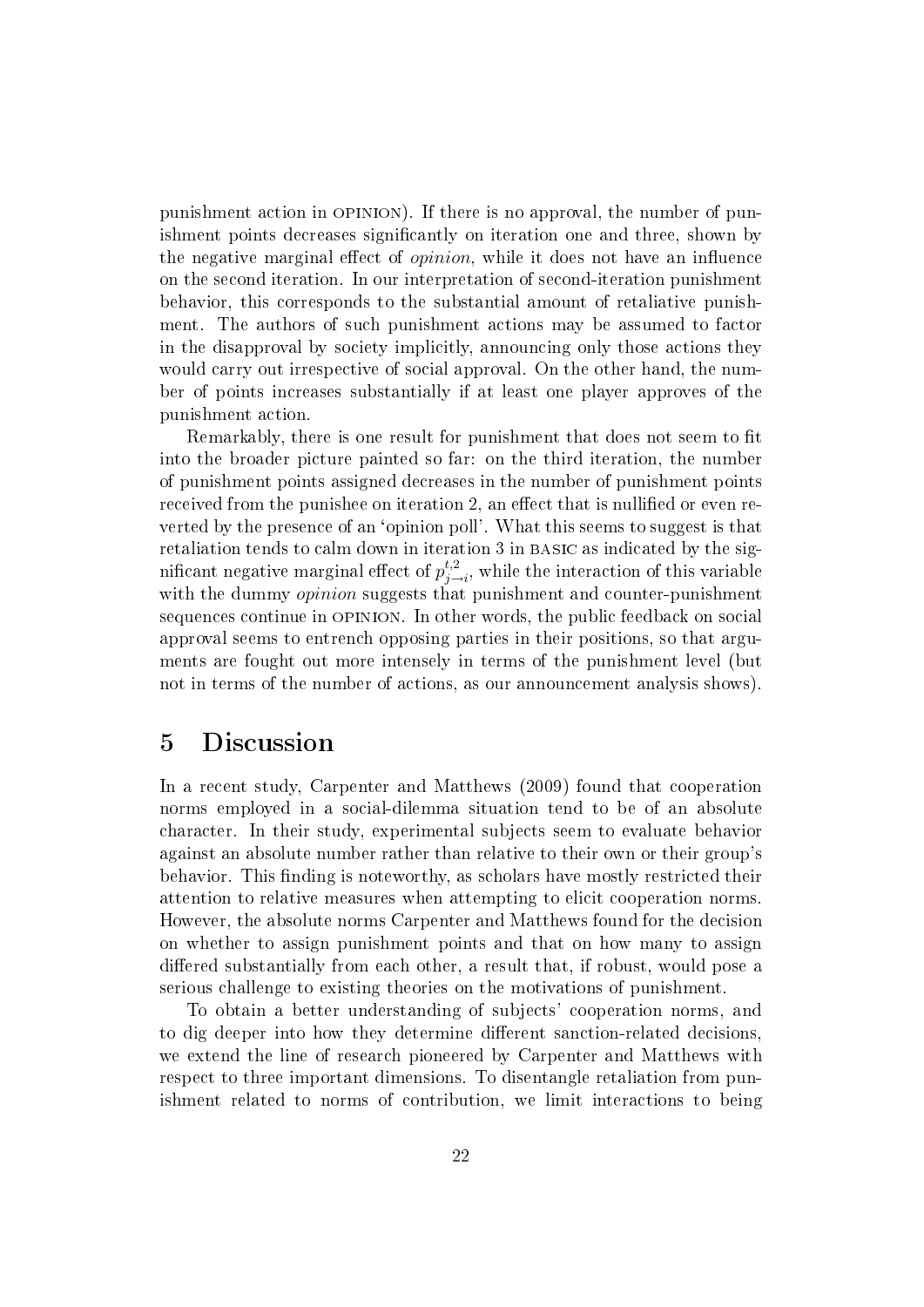one-shot events, having players change their groups in an anonymous and random fashion after each run of the game. By also introducing multiple punishment stages, we achieve three ends: (i) we further separate retaliation from contribution-related sanctioning, as retaliators no longer have to engage in 'pre-emptive counter-punishment'; (ii) we facilitate the distinction of retaliative punishment from antisocial actions driven by other motivations, such as spite or competitive thinking, in our regression analysis; and (iii) we contribute to understanding behavior in a realistic scenario that studies like Denant-Boemont et al. (2007) or Nikiforakis (2008) have shown to lead to substantially different behavior from what is usually observed in public-good experiments with peer punishment as exemplied by Fehr and Gächter (2000). Furthermore, to obtain a clearer picture about whether the decisions to punish and how many points to assign are driven by different processes, we explicitly have our subjects take these decisions separately. Finally, we introduce a second treatment to provide us with data on how bystanders evaluate punishment actions, an information that, to the best of our knowledge, has not been looked at by any preceeding studies.

Our findings are noteworthy in a number of ways. First of all, we find support for a finding already made by Carpenter and Matthews: the averagerelated contribution norm  $r_{\star}^{+/-}$ , estimated in a non-negligible number of important contributions like, e.g., Fehr and Gächter (2000, 2002) or Anderson and Putterman (2006) is outperformed as a predictor of behavior by other models on every iteration and each decision. In other words, our data provides evidence for the reasons behind the shift towards the punisher's own contribution as the norm to be estimated in recent studies such as, e.g., Herrmann et al. (2008) or Egas and Riedl (2008).

Furthermore, like Carpenter and Matthews, we find strong support for the influence of an absolute cooperation norm. However, on the first iteration, in both decisions taken by the punisher this norm is outperformed by the relative norm set by the punisher's own contribution. In contrast, for bystanders' decisions, the absolute norm leads to a better fit across all iterations. This might not be as surprising as it may seem: if we interpret behavior on the first punishment stage as an intuitive reaction to others' cooperation levels. we may indeed expect that behavior to be self-referential. On later stages, in contrast, evaluations of others' choices will be comparatively more detached, and thus, more focused on the absolute level of 'sanction-deservingness' of the punishee – as will the evaluations of others' punishment endeavors. Summing up, the answer to our research question  $\mathbb{R}Q$  1 is to be contingent on the decision concerned: absolute contribution norms organize those decisions that cannot be seen as intuitive first reactions to others contribution decisions better than relative contribution norms; punishment decisions on the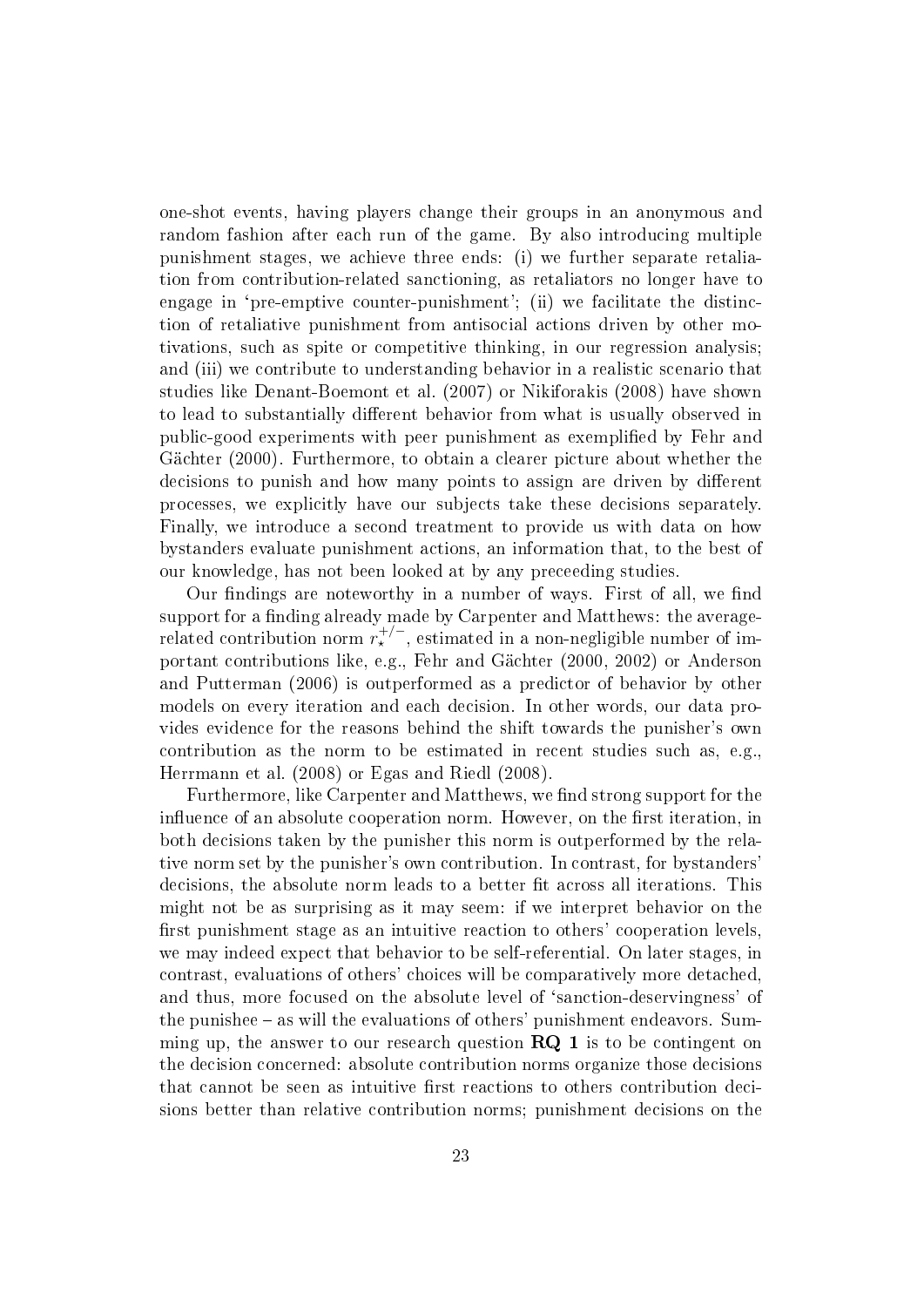first iteration are best predicted by the self-referential relative norm  $r_{\star\star}^{+/-}$ .

A third important result is that, in contrast to the finding of Carpenter and Matthews, the best-performing absolute norms are very consistent across different decisions within the different iterations. Not only that, the cooperation norm of  $3/4$  of players' endowment from the first iteration even carries over to the third one, suggesting a certain stability over time. Remarkably, however, this norm seems to disappear in the second iteration. This is a clear sign that the processes generating our data differ across different iterations.

In the first stage, prosocial punishment by high-contributing players is the predominant factor. Our design keeps this iteration clear from revengerelated point assignments and minimizes assignments due to random errors. On the other hand, our analysis shows that antisocial punishment for other reasons does not play a role, either. In other words, the data we obtain from the first iteration is particularly well-suited for comparing potential candidate variables to build a theory of norm-related punishment on.

In the second iteration, we observe a mix of counterpunishment and retarded sanctions left out in the first stage, but we still do not find any evidence for antisocial punishment for reasons other than revenge. Retarded sanctions, however, will tend to bring the absolute norm down, which is what we observe in our analysis, while retaliators will tend to be relatively insensitive to the contribution levels of their opponents. As a consequence, a lower norm will provide a better fit. An observation that *prima facie* looks surprising is the extremely low absolute norm in bystanders' evaluation in the second iteration. Only players not contributing at all meet less endorsement when announcing punishment on this iteration. At the same time, the only signicant determinant of bystanders' agreement with the assignment of points in the second iteration is the number of points priorly received by the announcing player. In particular, subjects agree with retaliation more often the higher the initial sanctions are. In other words, subjects seem to endorse retaliation when sanctions are unduely harsh. The fact that the absolute norm selects the very lower end of the contribution spectrum to have a differential effect, even though not significantly so, seems to suggest that bystanders' compassion towards harshly sanctioned players is mitigated (only) if these players have proven to be completely uncooperative.

In the third iteration, finally, there is another type of punishment intermingling with retaliative action that could be attributed to either spitefulness, competitive thinking, or sanction enforcement, the latter being a type of sanctioning behavior often assumed to be the stabilizing force behind prosocial punishment (e.g., Henrich & Boyd, 2001). Judging by the fact that this type of high-contributor sanctioning shows only late in the interaction, we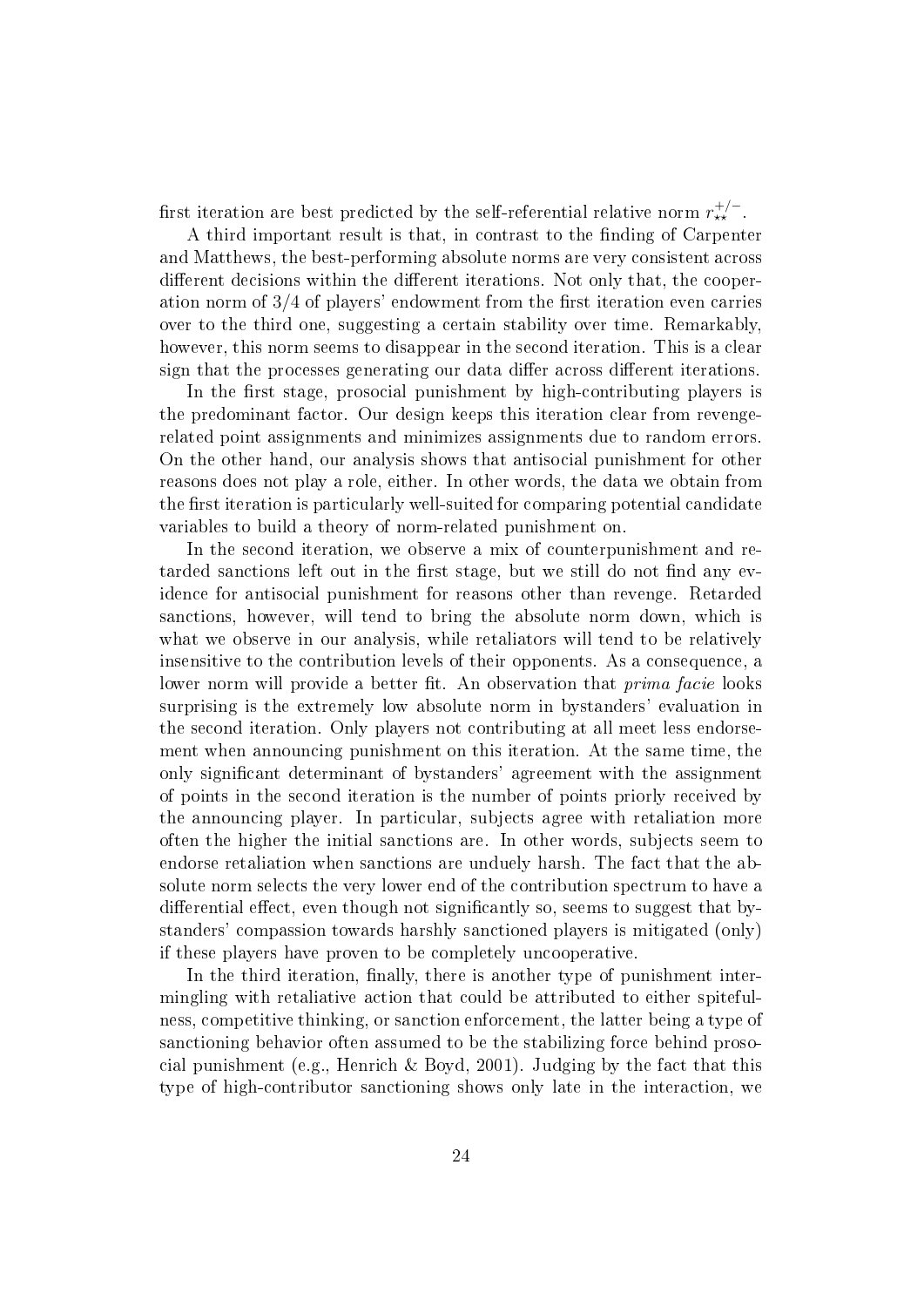tend to favor the latter explanation. In terms of our research question RQ 2, the above leads us to conclude that `unsolicited' antisocial punishment does not play a role in early stages when controling for retaliative actions. Whether this changes in later stages, or whether the punishment of highcontributors we observe in the third iteration is due to sanction enforcement is an important question that will need further research.

As far as our research question  $RQ$  3 is concerned, we find astonishingly consistent estimates for absolute norms over different decisions within an iteration, and thus, even over different player roles. However, we have to introduce two caveats: (i) in the first iteration, the fact that the absolute norms estimated from both punisher and bystander choices are identical seems to be a coincidence of different processes leading to similar results: in our interpretation, first-stage punishers intuitively react in a self-referential manner after having made a contribution sufficiently close to  $3/4$  of their endowment, while bystanders take a more detached view, evaluating punishee behavior against a more neutral absolute standard that is also equal to three quarters; (ii) especially in the second iteration, support is primarily driven by what looks like empathy with overly-sanctioned retaliators. Even if the first caveat appears to be a strong point against our hypothesis, we would like to emphasize that the two processes may be closely related: first-stage punishers may view themselves as being entitled to sanction others because they complied with the absolute  $3/4$ -norm. Taken together, three quarters of players' endowment seems to be the socially accepted reference point for punisher contributions in our experiment, as well as the standard against which punishees' behavior is evaluated. However, players do distinguish between punishment related to norm violations with respect to (i) contributions and (ii) adequate punishment severity. It is only with respect to the former that our estimated absolute norm provides a robust reference point.

Overall, our experimental results underline the importance of norms for behavior even in a setting with anonymous, self-contained episodes of interaction and changing partners between those episodes. The fact that the estimated norms tend to be consistent over decisions and, to some degree, even over iterations, suggests that we are observing truly social norms in our experiment, in the sense that players seem to bring an intuitive understanding of adequate behavior into the laboratory that is likely to be shaped by cultural values rather than being a mere experimental artifact. In this light, we are confident that our results contribute to the understanding of normrelated behavior, enhancing the way economists think about and model this important element of human interaction.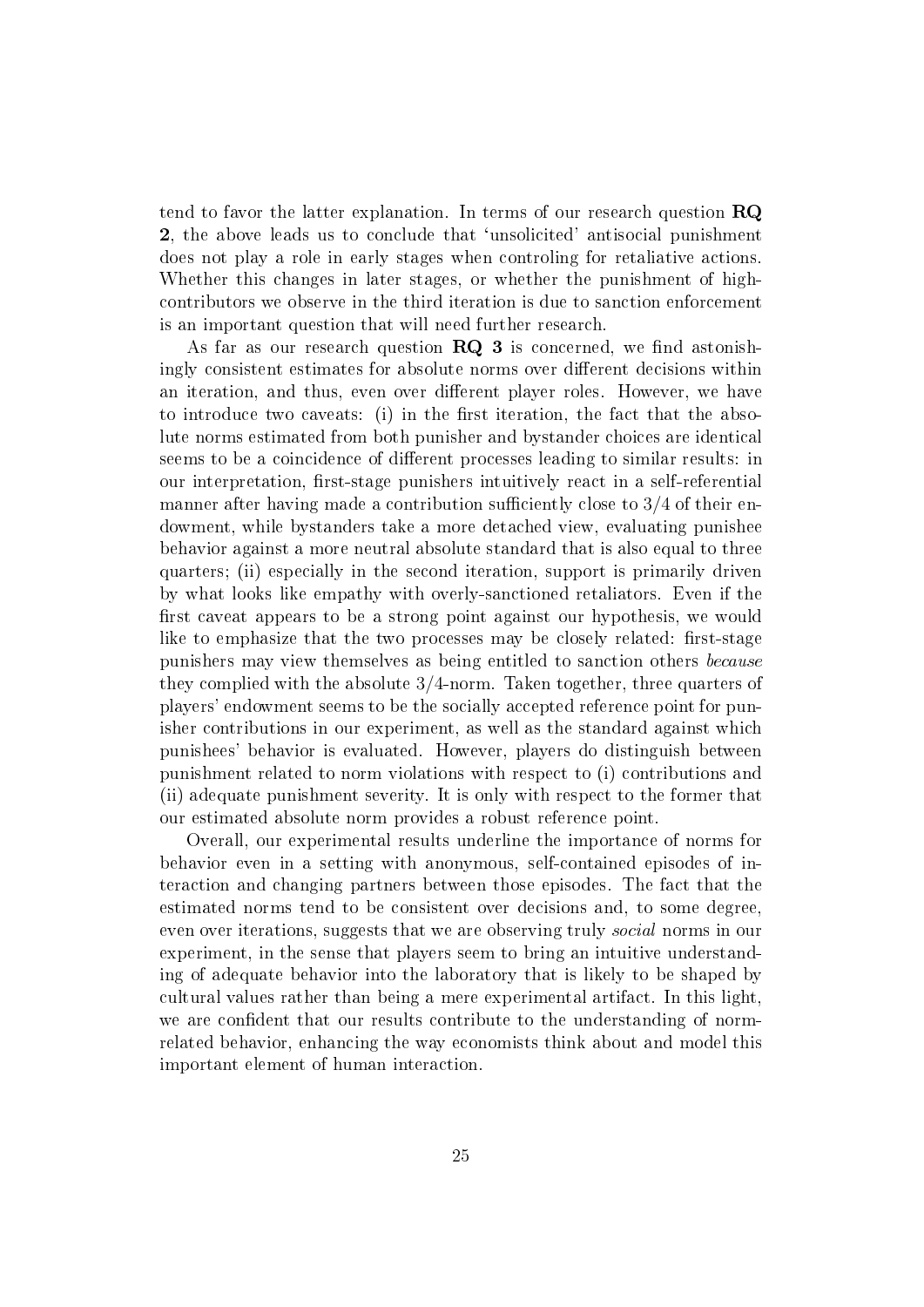## References

- [1] Anderson, Christopher M., and Louis Putterman (2006): Do nonstrategic sanctions obey the law of demand? The demand for punishment in the voluntary contribution mechanism. Games and Economic Behavior 54, 1-24.
- [2] Carpenter, Jeffrey P., and Peter H. Matthews (2009): What norms trigger punishment? Experimental Economics 12, 272-288.
- [3] Cinyabuguma, Matthias, Talbot Page, and Louis Putterman (2006): On perverse and second-order punishment in public goods experiments with decentralized sanctioning. Experimental Economics 9, 265-279.
- [4] Denant-Boemont, Laurent, David Masclet, and Charles Noussair (2007): Punishment, counterpunishment and sanction enforcement in a social dilemma experiment. Economic Theory 33, 145-167.
- [5] Egas, Martijn, and Arno Riedl (2008): The economics of altruistic punishment and the maintenance of cooperation. Proceedings of the Royal Society B: Biological Sciences 275, 871-878.
- [6] Falk, Armin, and Urs Fischbacher (2006): A theory of reciprocity. Games and Economic Behavior 54, 293-315.
- [7] Fehr, Ernst, and Simon Gächter (2000): Cooperation and punishment in public goods experiments. American Economic Review 90, 980-994.
- [8] Fehr, Ernst, and Simon Gächter (2002): Altruistic punishment in humans. Nature 415, 137-150.
- [9] Fischbacher, Urs (2007): z-Tree: Zurich toolbox for ready-made economic experiments. Experimental Economics 10, 171-178.
- [10] Fischer, Sven, and Andreas Nicklisch (2007): Ex interim voting: An experimental study of referendums for public good provision. Journal of Institutional and Theoretical Economics 163, 56-74.
- [11] Gächter, Simon, and Benedikt Herrmann (2009): Reciprocity, culture and human cooperation: previous insights and a new cross-cultural experiment. Philosophical Transactions of the Royal Society B: Biological Sciences 364, 791-806.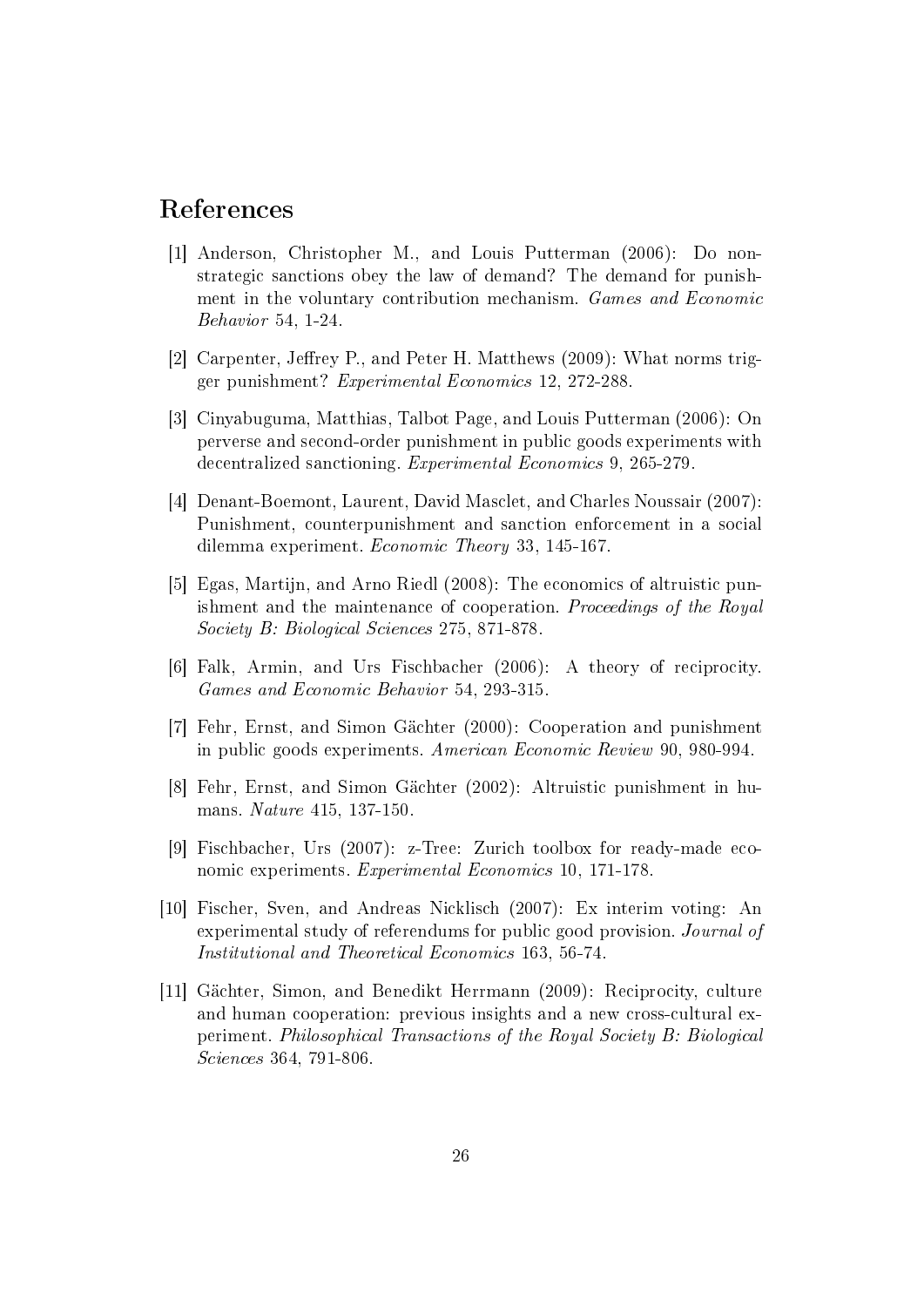- [12] Greiner, Ben (2004): An online recruitment system for economic experiments. In: Forschung und wissenschaftliches Rechnen 2003: GWDG Bericht 63, edited by K. Kremer and V. Macho, 79-93. Göttingen: Gesellschaft für Wissenschaftliche Datenverarbeitung.
- [13] Henrich, Joseph, and Robert Boyd (2001): Why people punish defectors: Weak conformist transmission can stabilize costly enforcement of norms in cooperative dilemmas. Journal of Theoretical Biology 208, 79-89.
- [14] Herrmann, Benedikt, Christian Thöni, and Simon Gächter (2008): Antisocial punishment across societies. Science 319, 1362-1367.
- [15] Isaac, R. Mark, Kenneth F. McCue, and Charles R. Plott (1985): Public good provision in an experimental environment. Journal of Public Economics 26, 51-74.
- [16] Kroll, Stefan, Todd L. Cherry, and Jason F. Shogren (2007): Voting, punishment, and public goods. Economic Inquiry 45, 557-570.
- [17] Masclet, David, Charles N. Noussair, Steven Tucker, and Marie-Claire Villeval (2003): Monetary and nonmonetary punishment in the voluntary contributions mechanisms. American Economic Review 93, 366- 380.
- [18] Margreiter, Magdalena, Matthias Sutter, and Dennis Dittrich (2005): Individual and collective choice and voting in common pool resource problems with heterogeneous actors. Environmental and Resource Economics 32, 241-271.
- [19] Nikiforakis, Nikos (2008): Punishment and counter-punishment in public good games: Can we really govern ourselves? Journal of Public Economics 92, 91-112.
- [20] Nikiforakis, Nikos, and Dirk Engelmann (2009): Feuds in the laboratory? A social dilemma experiment. Working Paper.
- [21] Noussair, Charles, and Steven Tucker (2007): Public observability of decisions and voluntary contributions in a multiperiod context. Public Finance Review 35, 176-198.
- [22] Ostrom, Elinor, James M. Walker, and Roy Gardner (1992): Covenants with and without a sword: Self-governance is possible. The American Political Science Review 86, 404-417.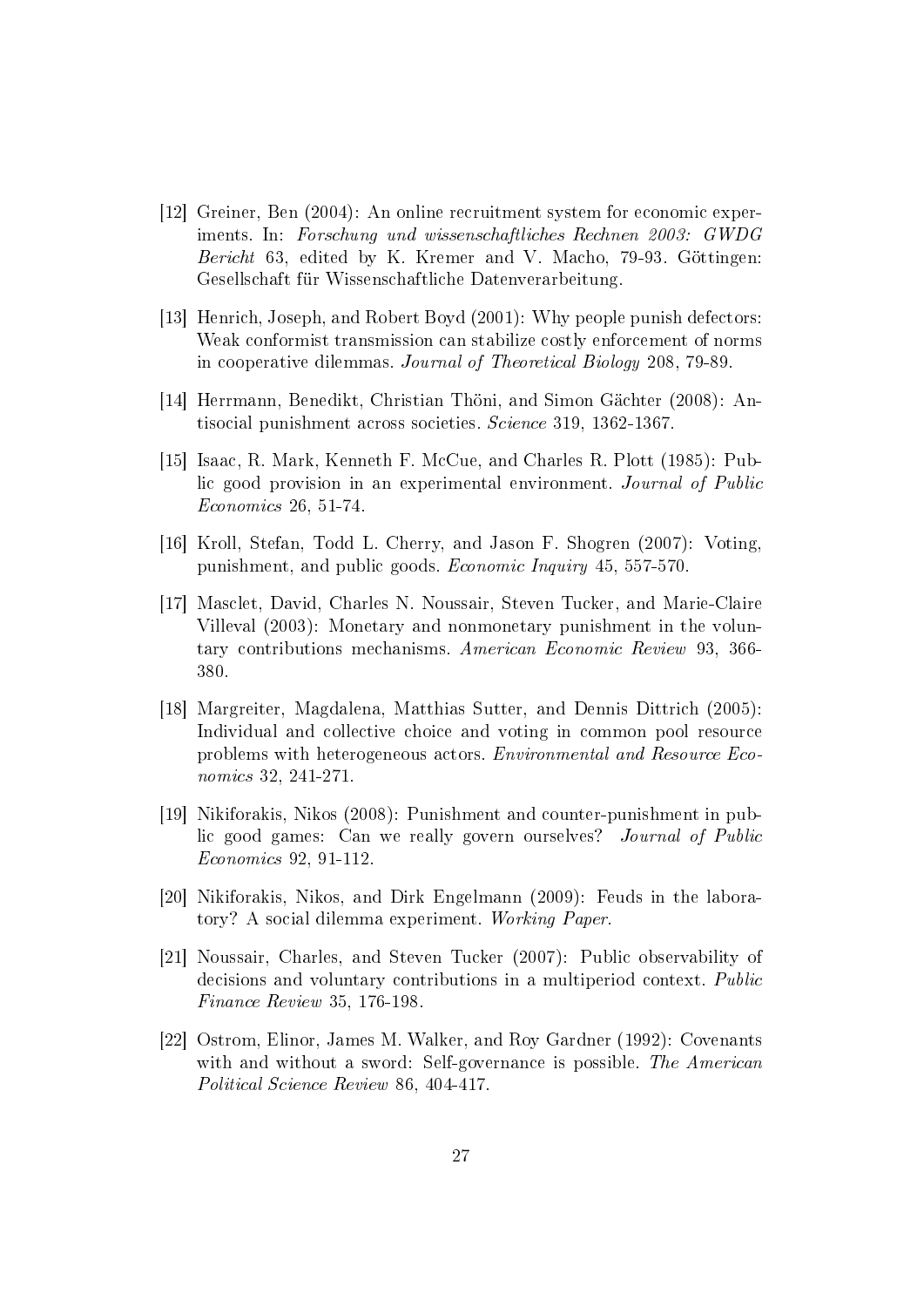- [23] Ostrom, Elinor (2000): Collective actions and the evolution of social norms. The Journal of Economic Perspectives 14, 137-158.
- [24] Rege, Mari, and Kjetil Telle (2004): The impact of social approval and framing on cooperation in public good situations. Journal of Public Economics 88, 1625-1644.
- [25] Reuben, Ernesto, and Arno Riedl (2009): Enforcement of contribution norms in public good games with heterogeneous populations. Working Paper.
- [26] Sefton, Martin, Robert Shupp, and James Walker (2007): The effect of rewards and sanctions in provision of public goods. Economic Inquiry 45, 671-690.
- [27] Sethi, Rajiv (1996): Evolutionary stability and social norms. Journal of Economic Behavior and Organization 29, 113-140.
- [28] Sober, Elliott, and David S. Wilson (1998): Unto Others: The Evolution and Psychology of Unselfish Behavior. Cambridge, MA: Harvard University Press.
- [29] Sugden, Robert (1986): The Economics of Rights, Co-operation, and Welfare. Oxford: Blackwell Publishing Limited.
- [30] Sutter, Matthias, Stefan Haigner, and Martin G. Kocher (2008): Choosing the stick or the carrot? Endogenous institutional choice in social dilemma situations. Working Paper.
- [31] Walker, James, Roy Gardner, Andrew Herr, and Elinor Ostrom (2000): Collective choice in the commons: Experimental results on proposed allocation rules and votes. Economic Journal 110, 212-234.
- [32] Yamagishi, Toshio (1986): The Provision of a Sanctioning System as a Public Good. Journal of Personality and Social Psychology Review 51, 110-116.
- [33] Zelmer, Jennifer (2003): Linear public goods experiments: A metaanalysis. Experimental Economics 6, 299-310.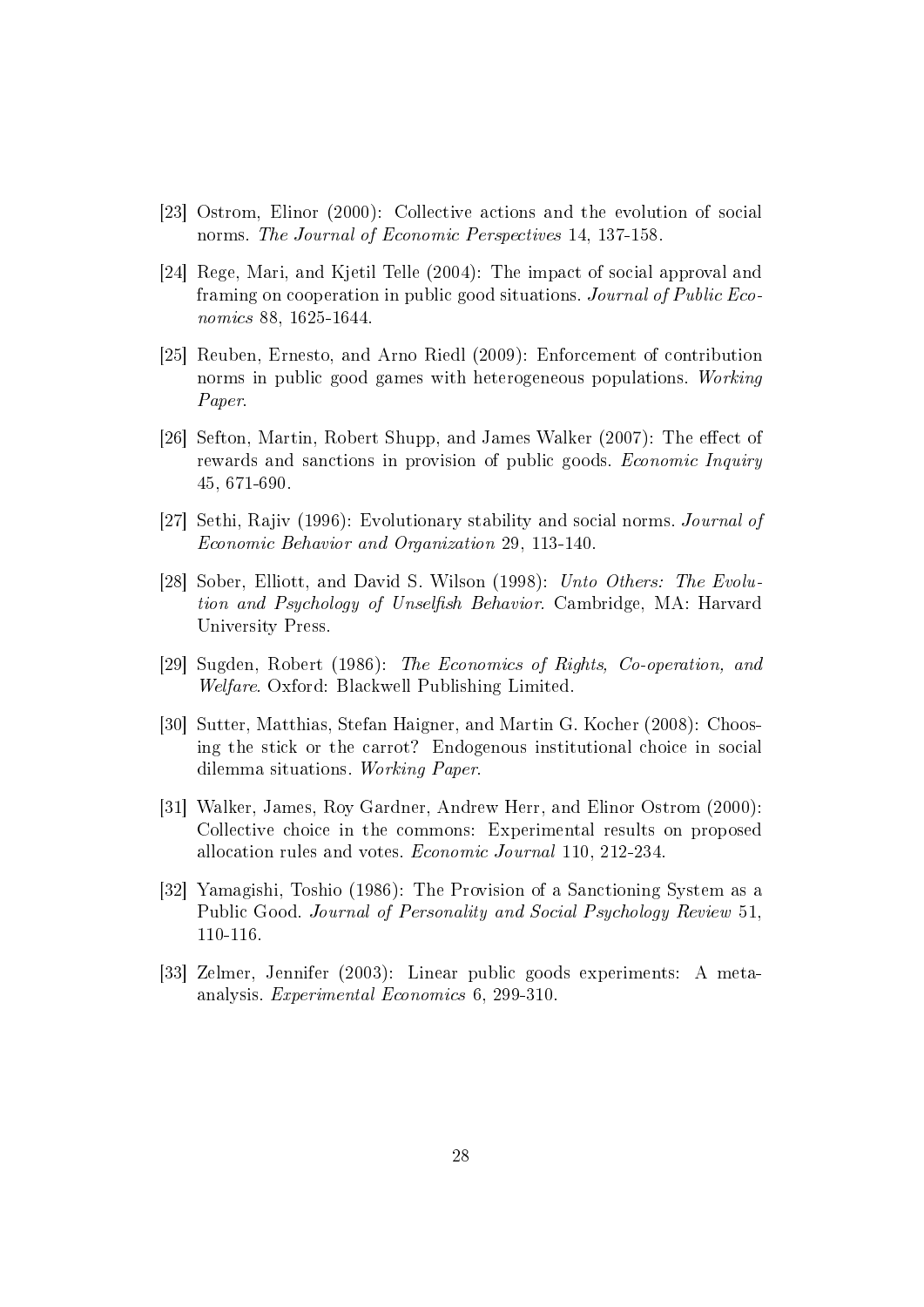# Appendix A: Instructions<sup>17</sup>

Thank you very much for your participation in this experiment. You are now participating in an economic experiment. If you carefully read the following explanations, you can earn a substantial amount of money, contingent on your decisions. Therefore, it is very important that you read these explanations carefully.

The instructions handed out to you are for your private information only. During the experiment there is a strict prohibition of any kind of communication. If you have any question, please, direct them towards us. If you do not abide by this rule, you will be excluded from the experiment as well as any payments.

During the experiment we will not talk about Euros but about Ecu. Your total payoff will first be calculated in Ecu. The total amount of Ecu you obtain during the experiment will be converted to Euros at the end of the experiment, with 25 Ecu  $=$  1 Euro. At the beginning (and additional to the 4 Euros for showing up), each participants will be given a one-time flat-fee payment of 25 Ecu. Using these 25 Ecu, you may cover potential losses. You can always avoid losses with certainty by making decisions accordingly. You will be paid your earnings in Ecu (including the one-time flat-fee payment) plus 4 Euros for showing up. This will be done privately and in cash.

The experiment will consist of two parts. In the following, the course of part one will be described. The explanations regarding the second part will be given to you later. Altogether, the first part consists of 10 periods. In every period, the experiment will consist of 4 steps. Participants are divided into groups of four. Therefore, apart from yourself your group will contain three other members. However, you do not know the identity of the other participants. In every period, the composition of the group will be newly determined by chance.

### The first step

At the beginning of each period, every participant will be provided with 20 Ecu which we will call endowment in the following. Your task is to make a decision on the use of your endowment. You have to decide how many out of the 20 Ecu you deposit into a project (0 to 20) and how many you keep for yourself. The consequences of this decision will be explained in more detail below.

<sup>&</sup>lt;sup>17</sup>The following instructions are translations of the German originals that were adapted from Nikiforakis (2008) and are available from the authors upon request. Treatment variations are indicated by brackets.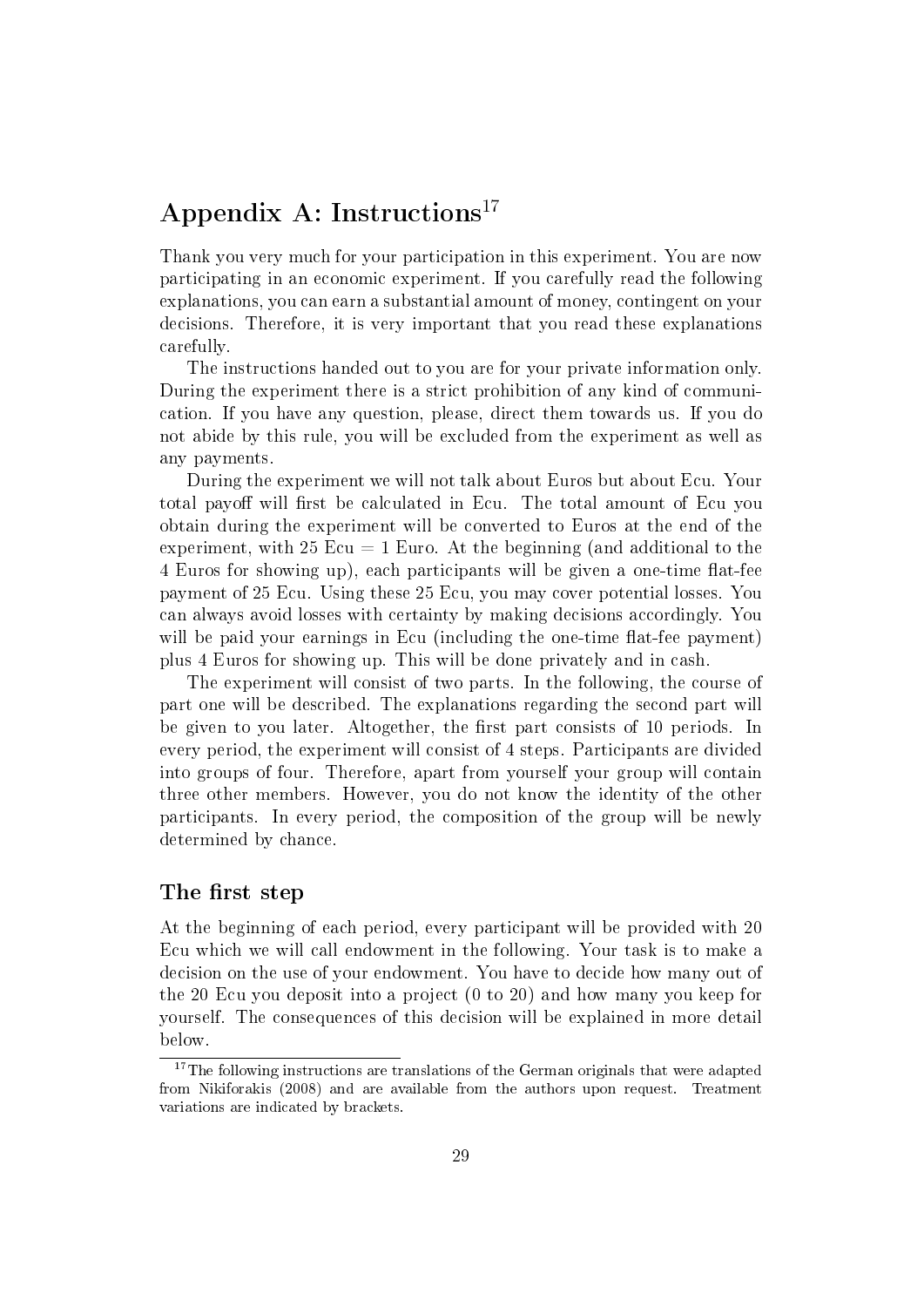Once all members of the group have decided on their deposits into the project, you are informed about the contributions of the group members, your payoff from the project, and your payoff from step 1. Your payoff is calculated according to the following simple formula:

Your payoff from the first step equals: 20 - (your deposit into the common project)  $+$ 0,4 x (sum of deposits of all group members into the common project)

As you see, your payoff from step 1 of a period is composed of two parts:

- Ecu you keep for yourself  $=$  endowment your deposit into the project
- The payoff from the project  $= 0.4$  x sum of deposits of all group members

The payoff from the project of all other group members is calculated using the same formula, i.e., each group member receives the same payoff from the project. If, for example, the sum of deposits of all group members equals 60 Ecu, you and all other group members obtain a payoff of  $0.4x60 = 24$  Ecu from the project. If the group members deposit a total of 9 Ecu into the project, you and all other group members receive a payoff of  $0.4x9 = 3.6$  Ecu from the project.

Every Ecu you keep earns you a payoff of 1 Ecu. If, instead, you deposit one Ecu out of your endowment into the project of your group, the sum of deposits will rise by 1 Ecu and your payoff from the project will rise by  $0.4x1$  $= 0.4$  Ecu. However, the payoff of all other group members will also rise by 0.4 Ecu, such that the total earnings of the group increase by  $0.4x4 =$ 1.6 Ecu. Therefore, through your deposits into the project, all other group members will also gain something. Conversely, you will also gain something from the deposits into the project of other group members. For each Ecu another group member deposits into the project, you earn 0.4 Ecu.

#### The second step

In the second step, you are informed about the deposits of the other group members into the project. After that, each group member may announce to assign points to one or several other group members. Each announcement costs you 1 Ecu. Other group members can also announce to assign points to you.

In the third step, you can only assign points to group members you designated on the second step. All group members will be informed about all announcements of point assignments.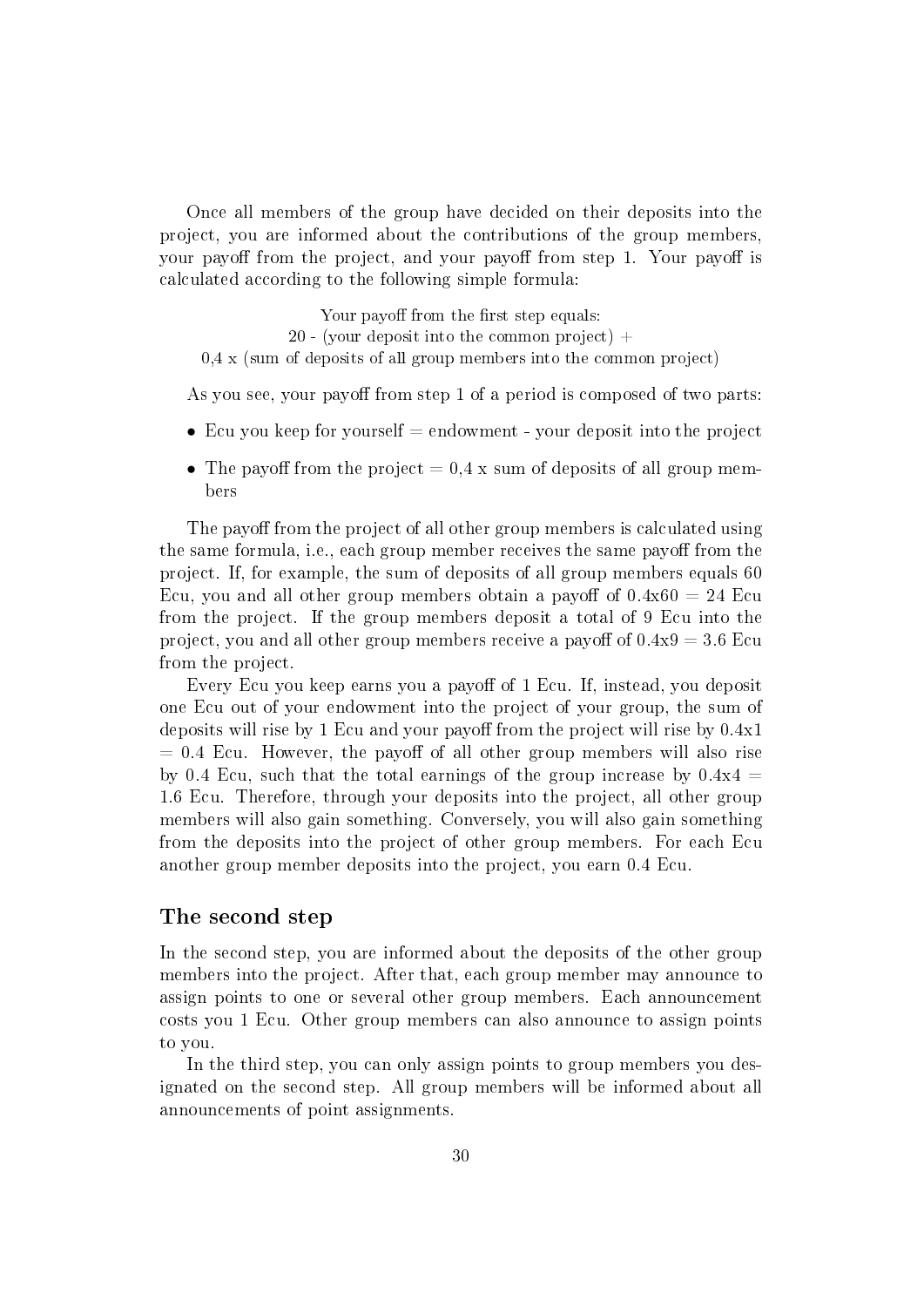[OPINION The two group members not affected by an announcement can approve or reject it. An announcement that has not been approved by at least one unaffected player is considered to be rejected. All group members are subsequently informed about the individual approvals or rejections.]

#### The third step

In the third step, [OPINION you are informed about the results of all votes in detail. Afterwards,] you determine the level of points. [opinion The assignment of points can be effected independently of the voting result. By an assignment of points, the payoff of the corresponding group member is decreased. Other group members can also decrease your payoff if they want. If you choose 0 points for a certain group member, you do not change that group member's payoff. If, however, you assign one point to a member, you decrease the corresponding group member's payoff in Ecu from the first step by 10 percent. If you assign 2 points to a group member, you decrease that person's payoff by 20 percent, etc. In other words, the points you assign determine how much a group member's payoff in Ecu from the first step is decreased. If a person receives a total of 4 points, then that person's payoff from the first step is curtailed by 40 percent. In case a person receives exactly 10 or more points, then that person's payoff from the first step will be reduced by 100 percent.

If you assign points, you incur costs in Ecu that depend on your assignment of points. You may assign between 0 and 10 points to every group member. The more points you assign to a group member, the higher your costs are. The total costs in Ecu are calculated as the sum of costs of points assigned to all other group members. The following table specifies the relationship of assigned points and the costs of assigning points in Ecu:

| Points |  |  |  | 1234456 |  |                   |  |
|--------|--|--|--|---------|--|-------------------|--|
|        |  |  |  |         |  | $\mid 25 \mid 30$ |  |

If, for example, you assign 2 points to a member of your group, you incur costs of 2 Ecu; if you additionally assign 8 points to another member, you incur costs of 20 Ecu. Your total costs therefore amount to 22 Ecu  $(2+20)$ , not 30 Ecu. Additionally, you have to bear costs of 2 Ecu for the announcements.

Your total costs for points, that is, the sum of costs for points assigned to other group members and the sum of costs for announcements will be deducted from your payoff from the first step. Your period payoff after the third step is therefore given by the following formula: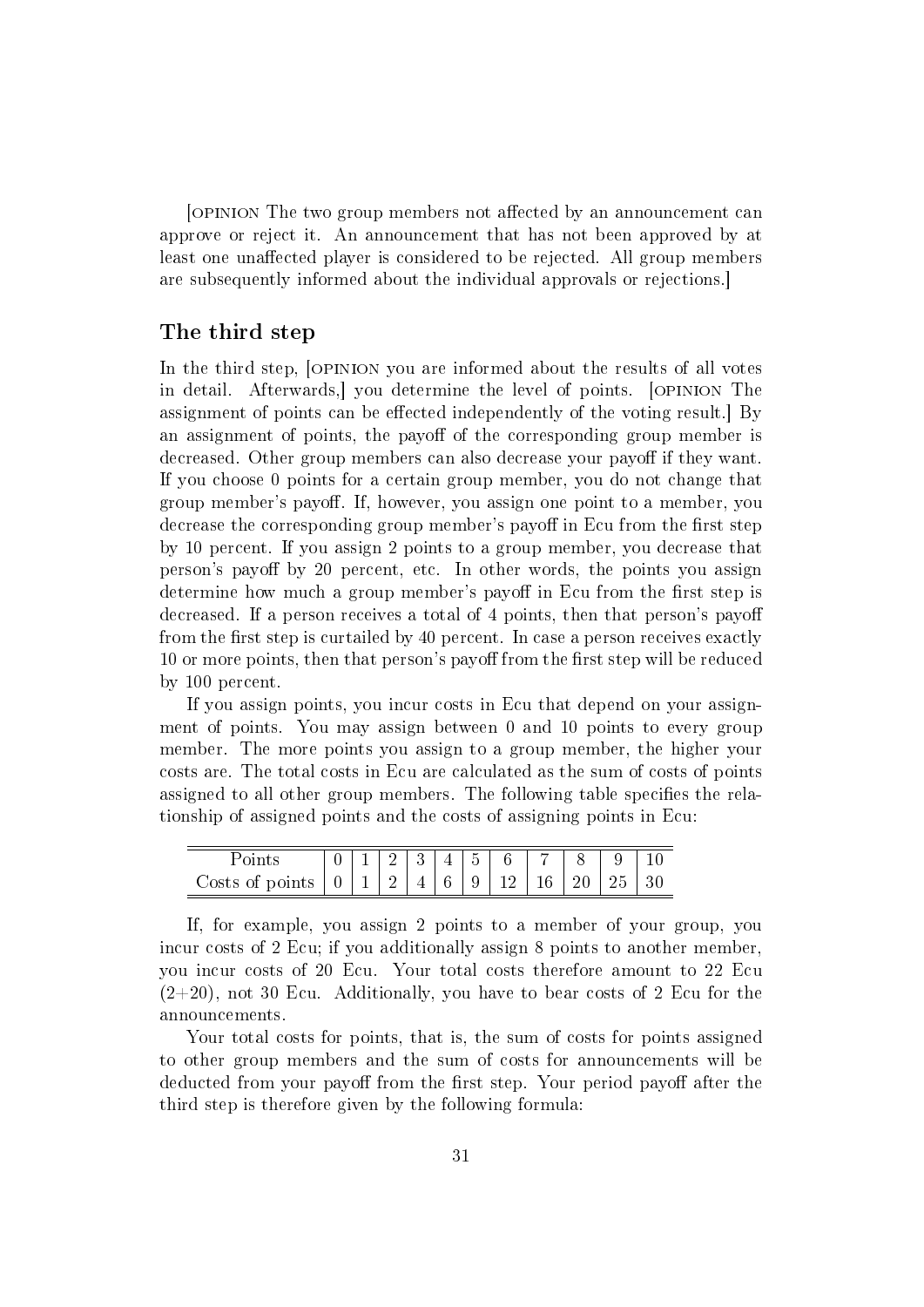Your period payoff therefore amounts to: (Your payoff from the first step)(1 - (sum of points you receive)/10) - (sum of costs for points you assigned) - (sum of costs for announcements)

If you receive more than 10 points from other group members, the maximum amount deducted from you will be your total payoff from the first step. In other words, your payoff from the first step can only be reduced to 0. However, you still have to bear the total costs of points you assigned. Therefore, your period payoff can become negative through according decisions. You can make up for negative period payoffs through the flat-fee payment of 25 Ecu you received at the beginning.

### The fourth step

After all participants have made their decisions, they are informed about the points assigned to themselves and about their origin.

If at least one group member has announced the assignment of points on the second step, each group member is, again, allowed to announce the assignment of points to one or several other group members (otherwise the period payoff equals the payoff from the first step and there are no further announcements). Each new announcement again causes a cost of 1 point.

[opinion Again, those group members not involved may voice their approval.] Afterwards, the level of points may be increased or new points may be assigned.

Please note: if you assign points to a group member you have already apportioned points to within this period, what is relevant for both your period payoff and the affected group member's payoff is the total sum of points, not the sum of the individual assignments. In other words, points assigned to the same group member are added: if, for example, you first assign 2 points and later on another 3 points to a group member, you have to bear total costs of 9 Ecu (and not  $2+4=6$  Ecu), plus 2 Ecu for the announcements.

You can only make announcements or assign points if this does not lower your period payoff below zero. Again, all group members are informed about their current period payoffs and new announcements and assignments of points are possible. This repetition only ends when no group member announces the assignment of further points. If no group member announces the assignment of further points, a new period starts in a newly and randomly composed group.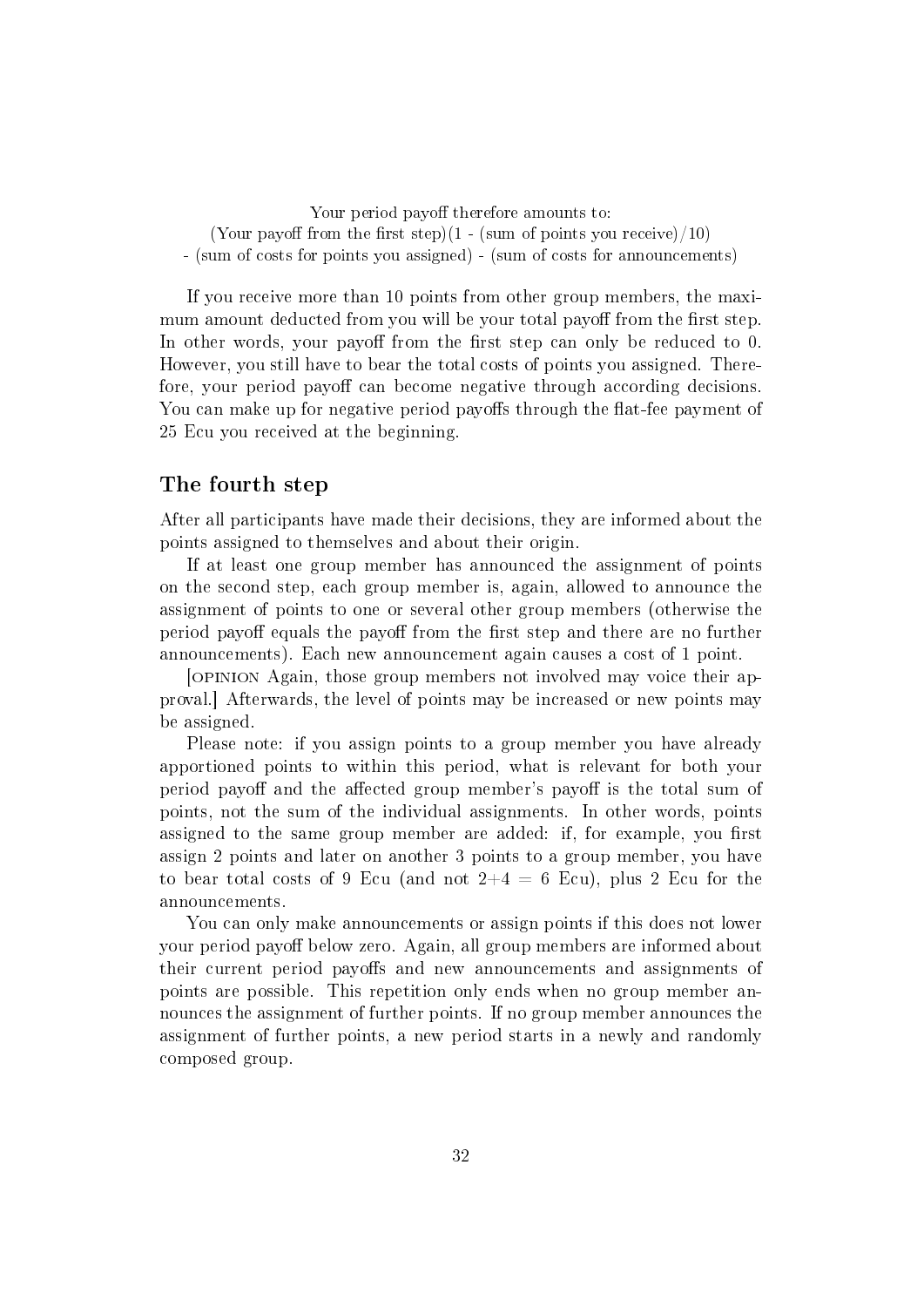## Total payo

The total payoff is given by the sum of period payoffs from all periods.

# Appendix B: Questionnaire

Please answer all questions. There are no consequences for you due to wrong answers. If you have any questions please contact us.

- 1. Each group member is endowed with 20 Ecu. None (including you) contributes anything in the first stage.
	- What is your income in the first stage?
	- What is the income of each of the other group members in the first stage?
- 2. Each group member is endowed with 20 Ecu. Each group member (including you) contributes 20 Ecu to the project in the first stage.
	- What is your income in the first stage?
	- What is the income of each of the other group members in the first stage?
- 3. Each group member is endowed with 20 Ecu. The other three group members contribute in total 30 Ecu to the project in the first stage.
	- What is your income in the first stage if you contribute  $-$  in addition to the 30 Ecu  $-0$  Ecu to the project?
	- What is your income in the first stage if you contribute  $-$  in addition to the 30 Ecu  $-15$  Ecu to the project?
- 4. Each group member is endowed with 20 Ecu. You contribute 8 Ecu to the project.
	- What is your income in the first stage if the others group members contribute  $-$  in addition to your 8 Ecu  $-$  in total 7 Ecu to the project?
	- What is your income in the first stage if the others group members contribute  $-$  in addition to your 8 Ecu  $-$  in total 22 Ecu to the project?
- 5. In the second stage you announce to distribute points to each of the three other group members. You distribute 9, 5, and 0 points.